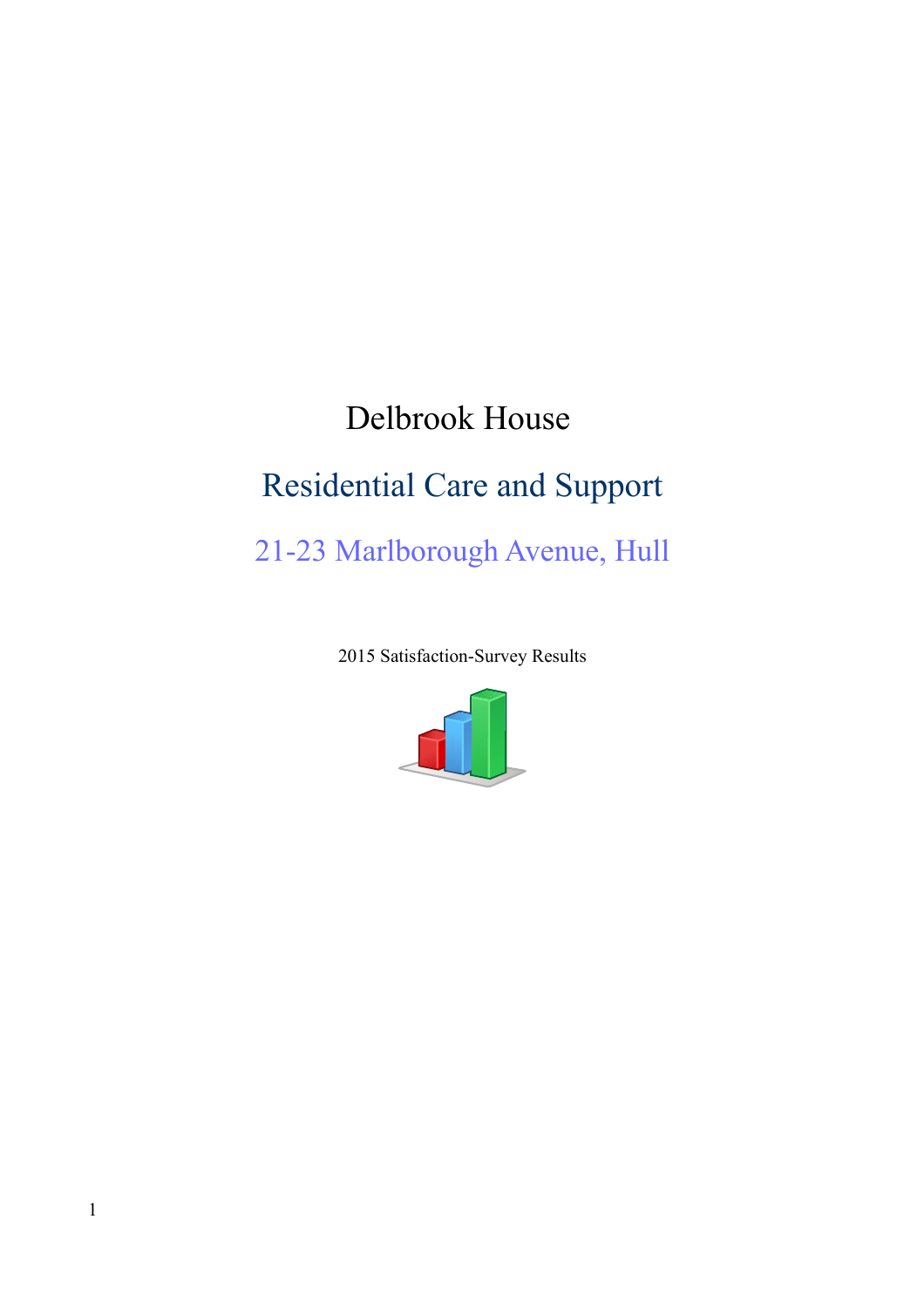## **TABLE OF CONTENTS**

- Survey Overview
- Service-User Survey Summary
- User-Representative Survey Summary
- Staff Survey Summary
- Overall Conclusions
- Original Questionnaires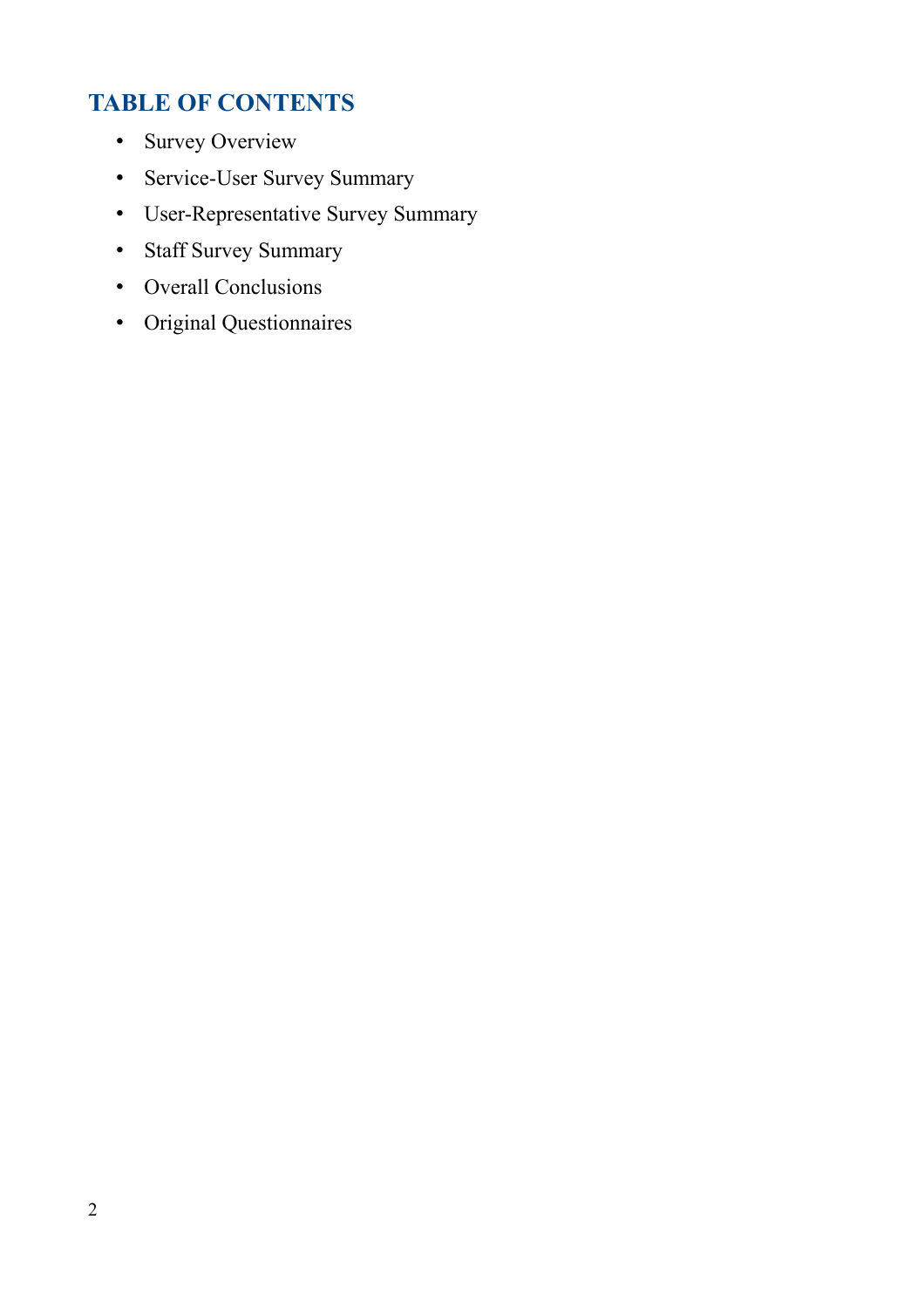### **SURVEY OVERVIEW**

Delbrook House is a small family-sized residential establishment in the Avenues area of Hull which provides social care and support for up to 6 adults with learning disabilities in a safe, homely environment.

During August/September 2015 the (service) users, user representatives, and members of staff were asked to say how they felt about living at, working in, and interacting with each other at Delbrook House. This annual stakeholder satisfaction survey which consists of 3 elements is used by the management of Delbrook House as:-

- 1. A means of measuring the progress made since the previous survey
- 2. For analysis in the greater context of national standards and the highest expectations
- 3. To create firm pointers for further improvements in regards to the quality of service provided to all of our stakeholders (service-users, representatives, and staff) across a range of key areas

### *Survey participation facts and figures*

Of a possible 20 survey-participants across the whole service 15 were able to access and complete their relevant surveys either online or in-person. This is a participation success rate of 75% which is very pleasing to the management of Delbrook and shows that the changes made to improve the accessibility and participation levels of the survey are working.

It is the wish of Delbrook House that further 'annual satisfaction surveys' will achieve an even higher stakeholder participation rate.

#### *Survey access*

For the 2015 survey the 'service users' were able to access the questions in the familiar and informal settings of their home under the light guidance of the Manager Rosemary Kay and various other key workers. User-representatives and members of staff were asked to complete the surveys using an anonymous online survey-service. Accessing and completion of the survey was not deemed as compulsory for any member of staff.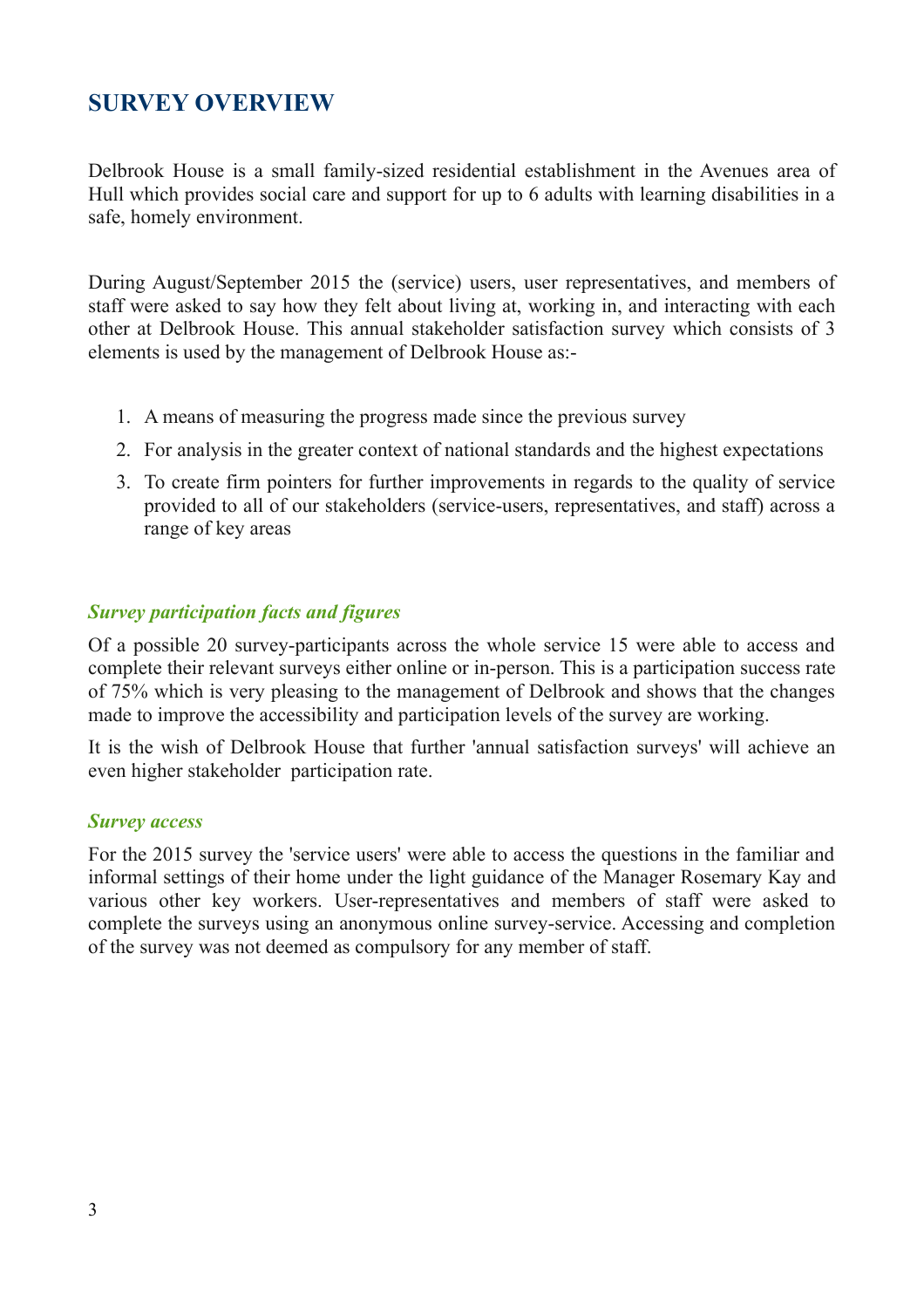### **SERVICE-USER SURVEY SUMMARY**

The service-user questionnaire covered all aspects of the residential care service provided by Delbrook House including the physical premises, group activities, and relationships and hierarchies between all the people who live and work within the establishment. Out of a total of 5 service-users, 4 have participated in the survey.

### *01) Delbrook House premises*

For the questions relating to the Delbrook House physical premises, from personal space (own rooms) to shared and communal areas such as the garden, toilets, and dining areas all respondents answered with a 'Yes' when asked if they liked or disliked a particular area.

- Do you like your room?  $-100\%$  replied Yes
- Is the house clean? 100% replied Yes
- Are the toilets clean? 100% replied Yes
- Is the bathroom and shower clean and tidy? 100% replied Yes
- Do you like the dining room? 100% replied Yes
- Do you like the communal lounge? 100% replied Yes
- Do you like the garden? 100% replied Yes

### *02) Relationships, interactions, and personal well-being*

Other questions in the survey related to a clients 'sense of place' and 'well-being' within Delbrook House, "We wanted to know if they felt safe and respected, if they knew how to complain if something goes wrong, and/or if something or someone was making them feel unhappy" Rosemary Kay (Manager).

- Do we look after you properly and help you look after yourself? 100% replied Yes
- Do you like our house-meetings? 100% replied Yes
- Do you feel like you can say what you want at these meetings? 100% replied Yes
- If you don't like something can you complain to us? 100% replied Yes
- Do you know how to complain properly? 75% (3) said Yes, 25% (1) said No
- Do you feel safe living here? 100% replied Yes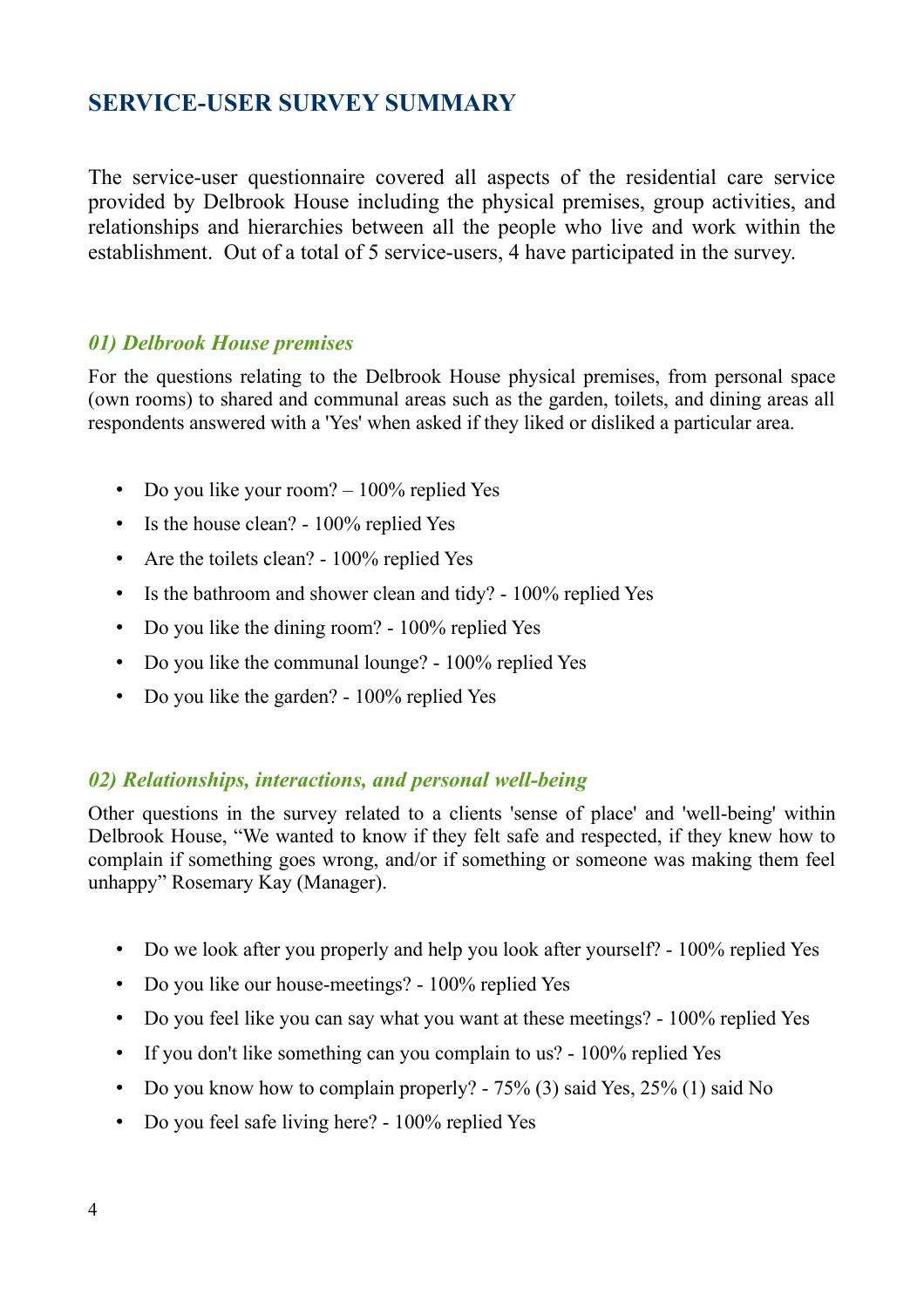### *03) Staff and management*

It is important to know how clients (service-users) felt in general about the members of staff, volunteers and management at Delbrook House.

- Do you like the support staff, are they helpful? 100% replied Yes
- Do you like the volunteers, are they helpful? 100% replied Yes
- Do you like the management, are they helpful? 100% replied Yes

### *04) General questions*

There were also a variety of questions which related to food, activities, and the other users of the Delbrook House service.

- Do you like the food at Delbrook House? 100% replied Yes
- Do we ask you what you want, what you would like? 100% replied Yes
- Is there enough for you to do, do you like the things we do together? 100% replied Yes
- How do you feel about the other people who live here with us? 75% (3) replied 'I like them', and 25% (1) said 'They are OK'

### **SERVICE-USER SURVEY CONCLUSION**

Taking the replies to the current set of questions as a whole Delbrook House appears to be fulfilling the needs and requirements of its 'service-users' across all key areas of support.

1 client replied that they did not know how to complain if something has gone wrong or if someone (or something) is upsetting them so it is important that this issue is rectified immediately and a program of general awareness is set in motion, possibly to be included on a regular basis either at the house meetings or at a separate time and with the userrepresentative also in attendance, added to these ongoing discussions it is thought (as a starting-point) more leaflets explaining official (and unofficial) complaint procedures should be arranged prominently around the house in all areas visited and used by the clients/service-users..

Aware that complacency can cause the systems and services within a organisation to fail Delbrook Management and staff will initiate a discussion process during its house-meetings to discover if there are further areas which can be covered by the annual service-user survey.

It is also the intention of the Delbrook House management to take the implementation of the survey completely out of the hands of Delbrook House and its staff, making it a totally independent and transparent process.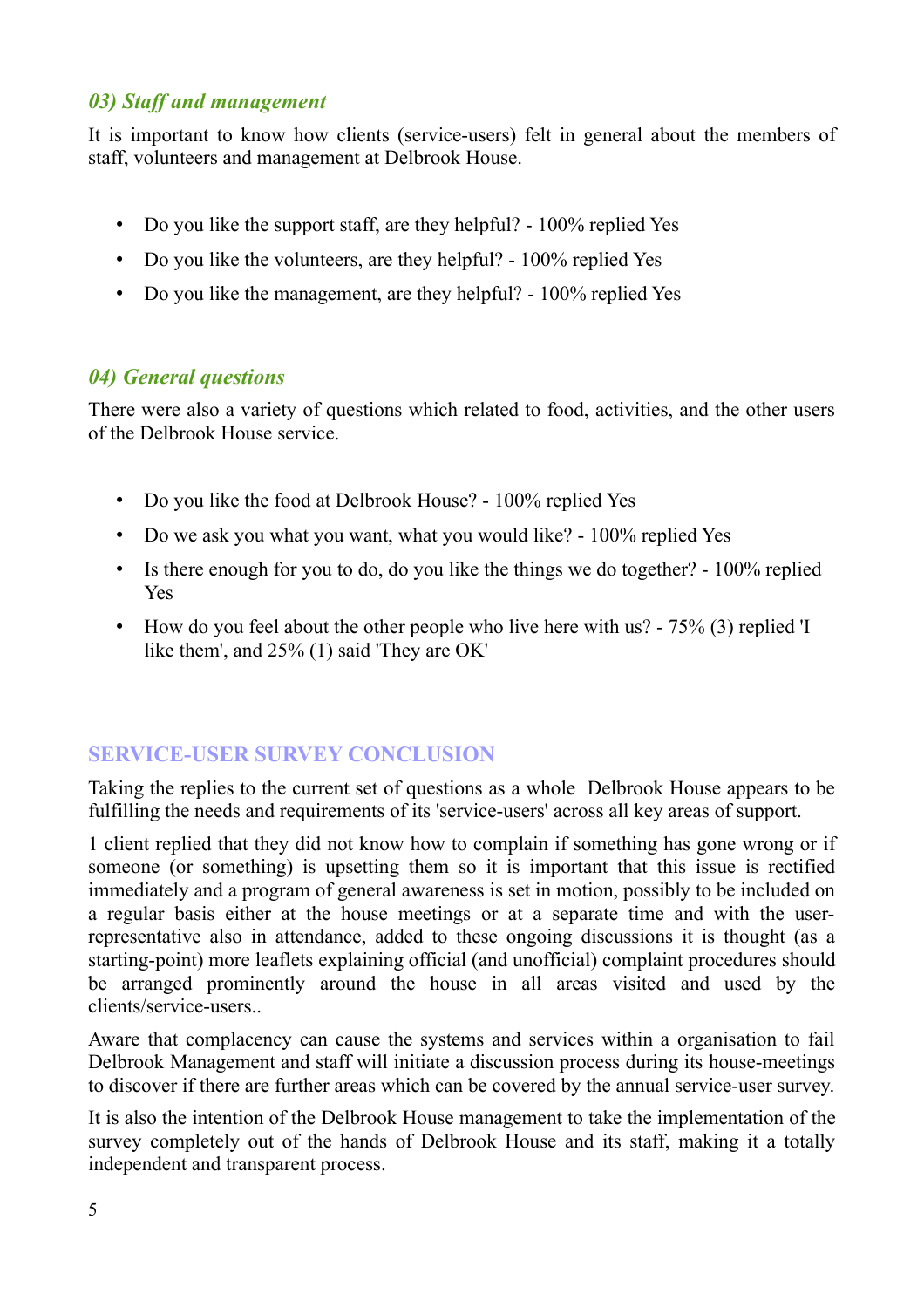### **SERVICE-USER REPRESENTATIVES SURVEY SUMMARY**

This survey is for the representatives – the family-members and the friends - of the people who are currently (August/September 2015) using the service on a daily basis - the people who live at Delbrook House. 10 surveys were sent out and 7 out of 8 people (who accessed the survey) were able to complete it – it was made clear to all contributors at the start of the survey that all answers and comments given would be completely anonymous.

### *It can be a worrying time for you*

Placing a friend or family-member in care can be a worrying time for many people, so it is important that the staff, volunteers, and management behave and interact with the representatives of our service-users in a suitable and respectful manner at all times, it is also very important that family-members and friends are happy with the service Delbrook House is providing - these questions are intended to highlight where the systems are working well and where they might be going wrong.

- Do you feel able to visit us any time? 100% replied Yes
- What is our attitude towards you like (from all members of staff) whenever you visit or contact us at Delbrook House? - 57% replied Good, 43% said Excellent
- Have you ever felt (from our response / attitude towards you) that you were somehow in our way? - 100% replied No
- How do you feel that we perform in regards to the following aspects of our service (and activities) in supporting the people in our care? (We asked people to tick the subjects they thought we did well in)
	- $\circ$  General entertainment 100%
	- $\circ$  Healthy activities 100%
	- $\circ$  Holidays 100%
	- $\circ$  Life skills 83%
	- $\circ$  Local integration / community involvement 100%
	- $\circ$  Supported work 83%
	- $\circ$  The arts 83%
	- Dietary choices 50%
- How do you feel in general about the overall quality of our premises and facilities at Delbrook House? - 50% said Good, 50% replied Excellent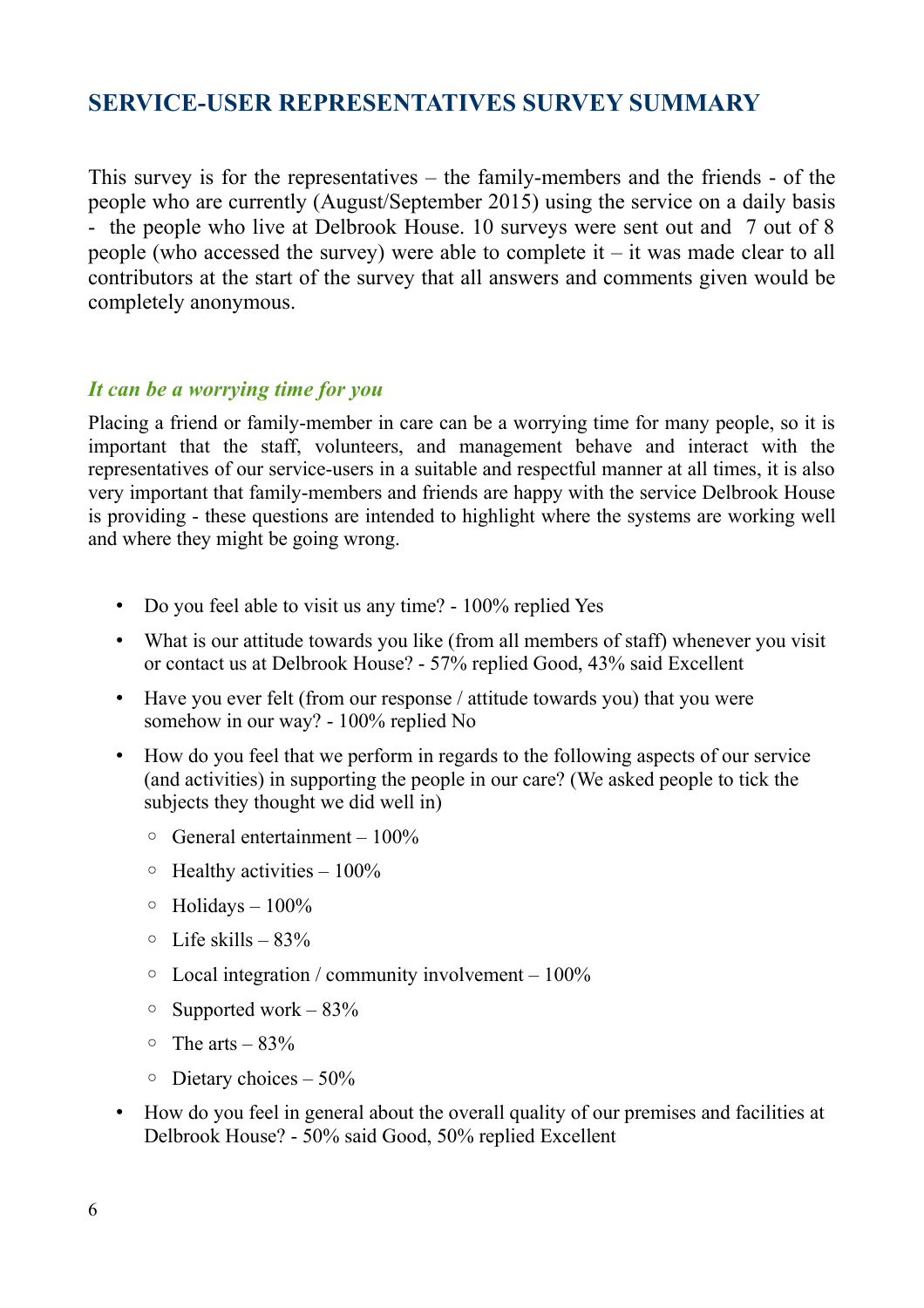- Please rate our toilet facilities out of  $10 -$ We scored an average of 8.86
- Please rate our dining-room area out of  $10 -$ We scored an average of 9.14
- Please rate our communal-lounge area out of  $10 -$ We scored an average of 9.14
- Please rate our garden We scored an average of 8.57
- Please rate the 'personal room' of your friend or family member out of  $10 We$ scored an average of 9.71
- How good are we at providing you with the relevant information about the service we are providing for your family-member or friend? - We scored 57% Excellent, and 43% Good
- Do you feel able to ask us questions or communicate any worries or concerns that you have either about the quality of our facilities or the standard of our service? - We scored Yes 100%
- Do the members of staff and management always make you feel as though your concerns are legitimate and of importance to them? - We scored Yes 100%
- If you are not happy with our responses to your concerns do you know how to make an official complaint... Have we explained the procedure to you clearly? - We score Yes 100%

### **SERVICE-USER REPRESENTATIVE SURVEY CONCLUSION**

Clearly from the results of this survey Delbrook House appears to be doing well and generally living up to the high expectations and desires of our clients representatives. The relationship between Delbrook House and its user-representatives has always been of utmost importance to the Manager Rosemary Kay and she is keen to make sure her views and standards filter down to all staff and volunteers at all times.

But as well as this relationship it is also imperative for Delbrook House to know how the service it is providing is seen by these very important stakeholders - and an excellent 80% survey completion rate helps drive that knowledge forward.

From the survey results it can be seen that there may be some issues/concerns around the 'dietary choices' available for the clients, these questions may have come from conversations between user-representatives and their friends/family members or may be the opinion of the user-representative themselves, though whatever the reasons it is important (as good practice) that the subject of diet, dietary choices, and personal needs is looked-at again and discussed with all stakeholders involved in order to improve-upon what is already being provided.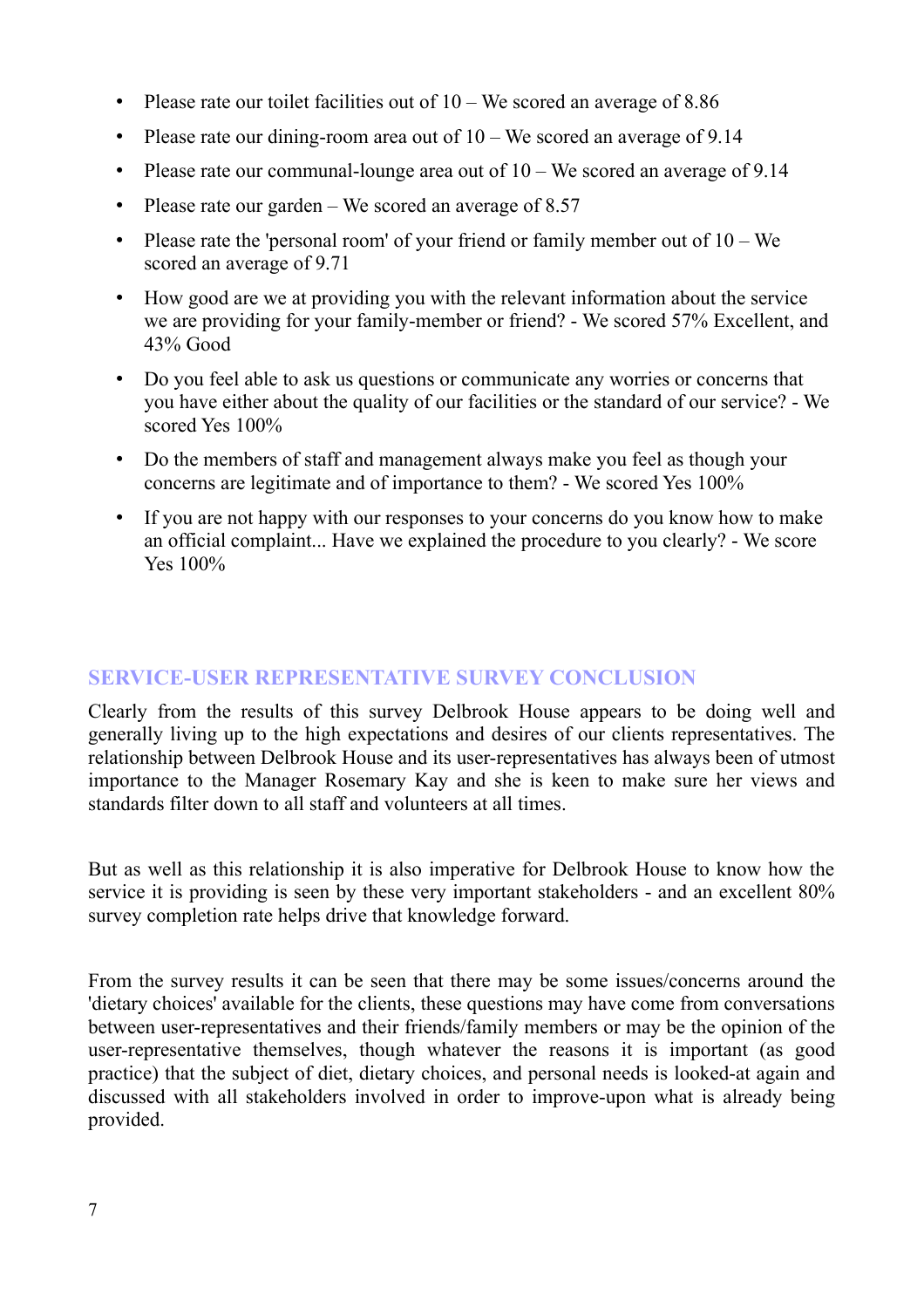### **STAFF SURVEY SUMMARY**

This survey is for the members of staff who work at Delbrook House. 5 surveys were sent out and 3 completed it – it was made clear to all contributors at the beginning of the survey that all answers and comments given would be completely anonymous.

### *Delbrook House needs you*

It is important for the management at Delbrook House that all members of staff feel respected and valued, that their opinions are taken seriously and that they feel able to say (without fear of consequence) when the system/s appears to be failing or when senior members of the team are making what they believe to be mistakes. No-one at Delbrook should be afraid to tell a senior member that they think something is or has gone wrong.

- First things first, do you like your job?  $-100\%$  replied Yes
- What did you think of your initial induction?  $-100\%$  said that It was good
- How do you feel that we (Delbrook House) preforms in regards to your development and training? - 67% (2) said Good, 33% (1) said I would like more
- Are you happy with your supervision and appraisals? 100% replied Yes
- What are your thoughts on the lines of communication between management and staff? - 67% replied Could be better, 33% said Good
- What do you think about the Delbrook House policies and procedures? 100% replied Good
- Do you feel that you always have enough 'client information' for you to be able to perform your duties correctly and to the best of your ability? - 100% replied Yes
- What do you think about our Health & Safety procedures? 100% replied Good
- Do our staff meetings work, do you feel able to express your thoughts (without fear) on any issue? - 100% replied Yes
- If you have any concerns (about any aspect of Delbrook House) are you able to pass them on to the management, do you know how to pass them on? - 100% replied Yes and I know what to do
- Do you know how to raise a grievance? 100% replied Yes
- How do you think we do as an Equal Opportunities employer? 100% replied Good
- Are you treated with dignity and respect? 100% replied Always
- Out of 10 how would you rate the approach and behaviour of the management? The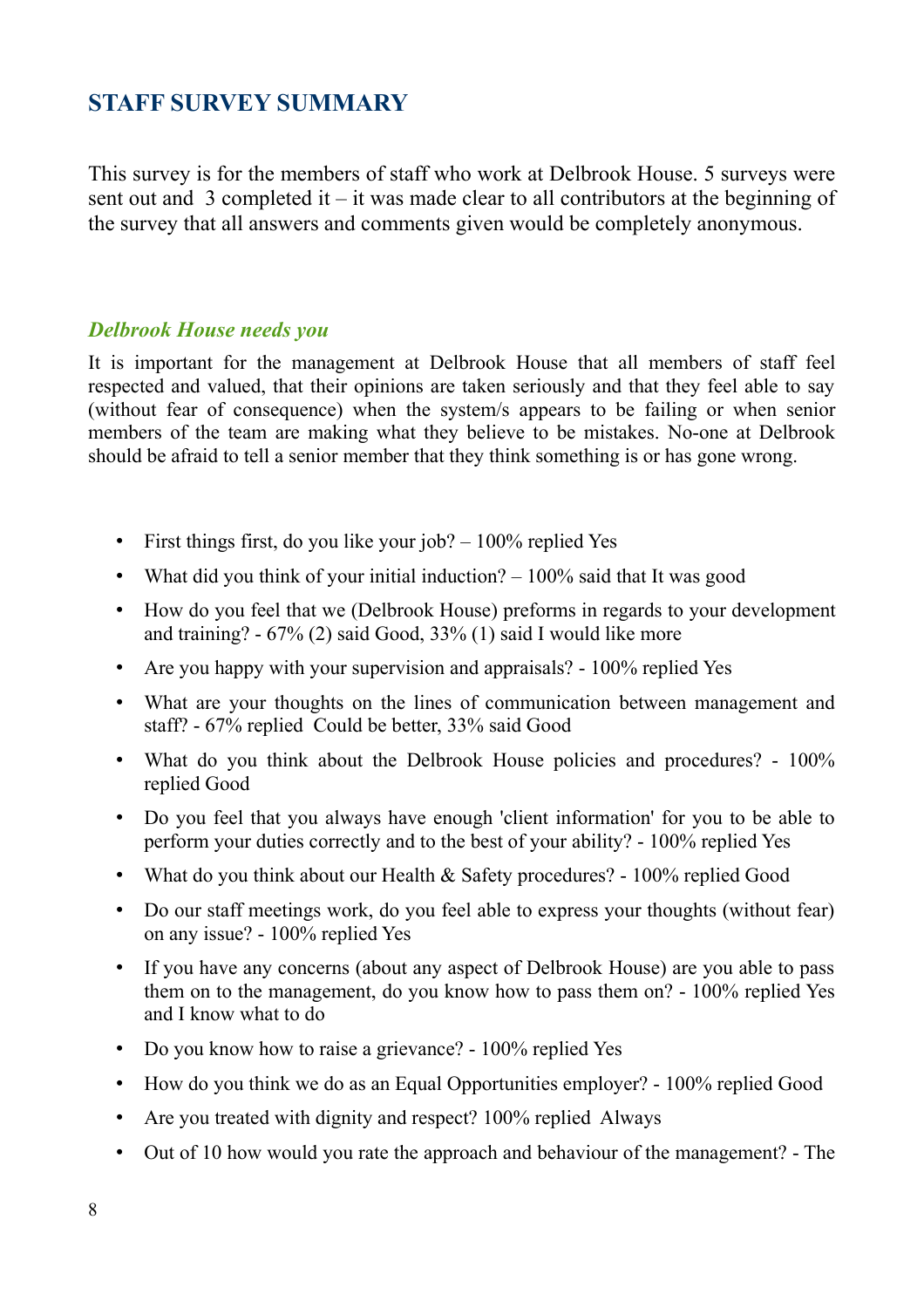score was 9.33

- Do you believe that your views are important to and taken seriously by the management? - 100% replied Yes
- If a procedural or organisational problem arises are we good at making the relevant changes to improve the situation? - 100% replied Yes
- Do we have enough resources and equipment to do our job properly? 100% said Yes
- Do we have enough Support Staff to do our job properly? 100% replied Yes
- Do we need more volunteers? 33% said No, 33% said Sometimes, 33% replied Yes
- Please give the management a score out of ten for their general attitude and behaviour towards all aspects of the Delbrook House service – 100% scored 10

### **STAFF SURVEY CONCLUSION**

Given that this survey was completely anonymous it does appear that currently all the systems across the service are working well, members of staff feel respected and valued, and that their views are taken seriously. Though there does appear to be a possible issue in regards to communication between management and staff with 67% replying that it 'could be better'.

It is important that the reasons which have caused these 'concerns' are discovered as soon as possible - to achieve this meetings will be scheduled between all staff-members and management to discuss any possible communication problems, and if, after these discussions it is agreed that new procedures are required they will be written jointly between the management and staff and put into practice at the earliest available moment.

From other questions within the survey it appears that the staff are confident that once highlighted and agreed-upon any required procedural changes (across all key areas of the service) will always be implemented without due concern.

In regards to the survey there should also be some general discussion as to why not all members of staff completed or felt able to access the questionnaire, and how take-up could be improved without it becoming compulsory, i.e. would some staff prefer that the questionnaire was also available as a paper version to be completed in the traditional way, and what other confidential methods of access can be created?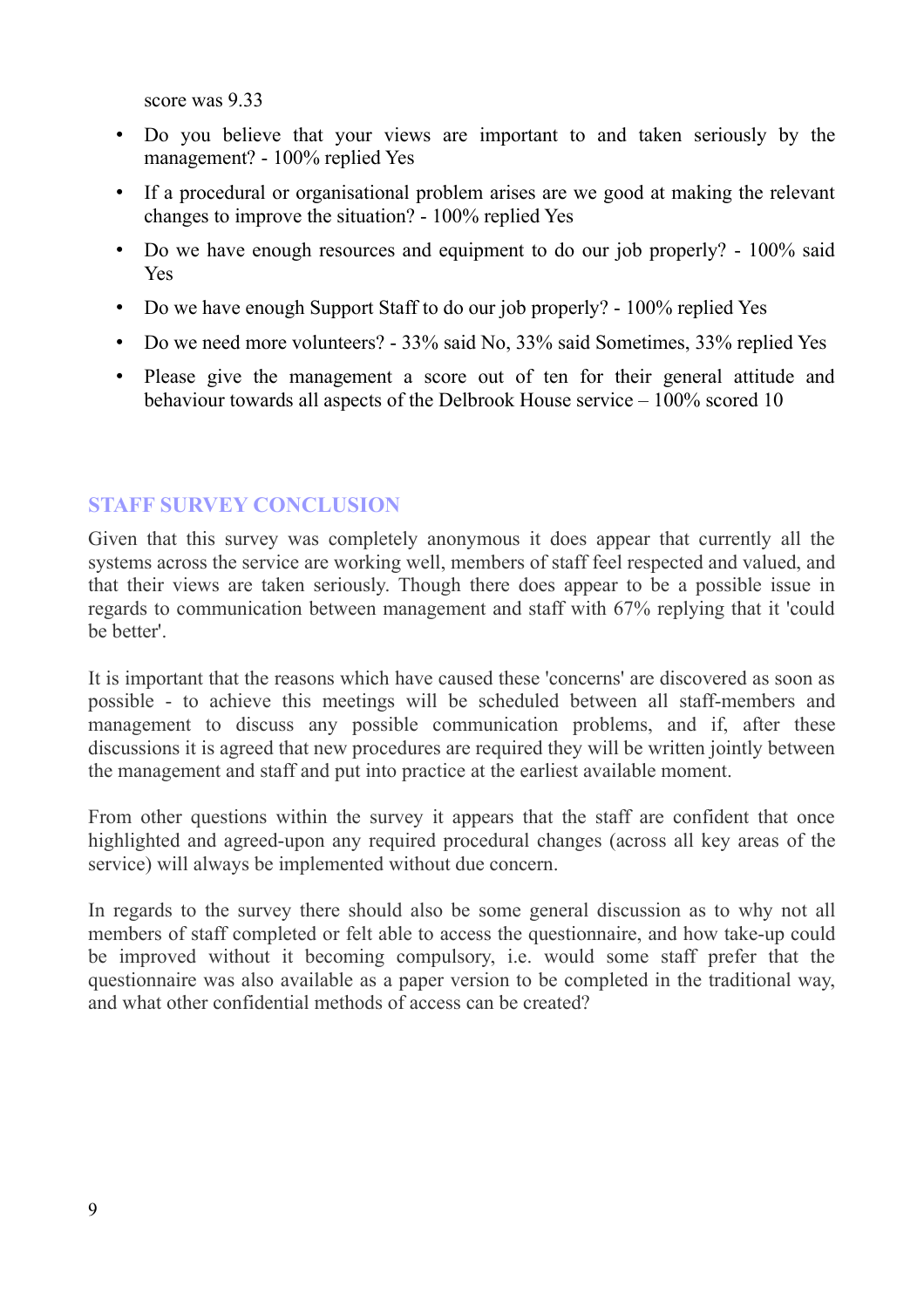# **OVERALL CONCLUSIONS**

In general Delbrook House appears to be serving all its stakeholders well with only a few concerns being highlighted by the survey - It is the policy of Delbrook House that all concerns raised / highlighted from wherever and however raised are treated with absolute importance, and procedures put into place to address them.

### **House Action Plan bullet-list**

An action plan has been drawn-up based upon the results of the surveys, and upon our continuing desire to always do the best we can for the people who live and work with us. This plan includes...

- Improve service-user knowledge about how to complain if they are not happy, this can include more prominently placed leaflets, regular appraisals and discussions with clients and with client-representatives
- Include in the regular house meetings discussion about dietary choices, likes and dislikes; for instance would clients like to be able to grow their own food? Also discuss with client-representatives any thoughts they have on the issue of diet, do they have suggestions which could be implemented to improve choice?
- Schedule a series of meetings to discuss ways improve communications between staff and management and if required create new procedures and systems to ensure lines of information and communication is always clear
- Implement a rolling series of meetings between all members of staff/management to analyse and discuss the service Delbrook House provides, with the aims of broadening the range of activities available for service-users, increasing community integration options, and improving the general house premises and available facilities.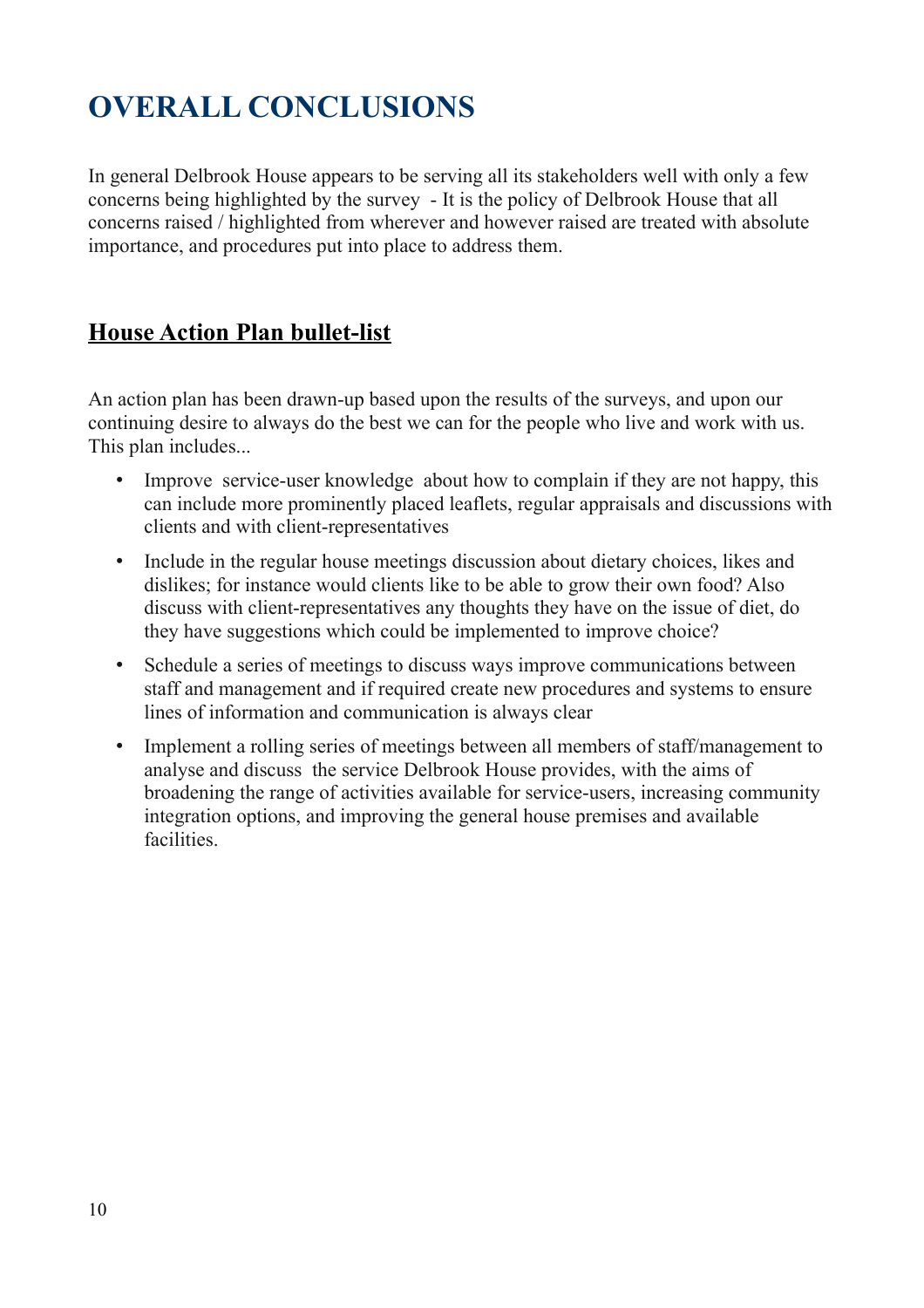### **Improving 'annual satisfaction survey' transparency, usage and range**

### *Better questions get better answers...*

The management at Delbrook House is always looking for ways to improve participation in the annual satisfaction survey as well as increasing the range of information which can be gleaned from it.

### *Service Users*

For the 2015 survey the 'service users' accessed the questions in the familiar and informal settings of their home under the guidance of the Manager Rosemary Kay and other key workers - whilst certainly not a perfect solution Ms Kay is keen to keep improving the service she and her staff provide, and is therefore determined to create in future an influence-free setting for such surveys in the full knowledge that the 'wrong' answers will result in the 'wrong' solutions and a diminution of the service Delbrook House provides.

It is therefore desired that for the future a method of independent survey will be found which will allow for greater survey transparency whilst also keeping the format informal and stress-free for the participants.

Suggestions to enable this to happen satisfactorily have included the setting-up a series of small focus-groups of user representatives and service-users overseen by an independent external survey-manager which would discuss the type (and design) of questions to be contained in any forthcoming survey/s, it is also hoped that such conversations would uncover new issues which were not previously addressed by the survey which could then be added to the following years set of questions.

### *User Representatives*

80% of user representatives were able to access and participate in the survey which is an excellent total though as always, are there ways to increase the numbers able to take part? A short series of chats and discussions with user representatives should take place to gather feedback on the survey and to hopefully discover ways to improve the participation rate.

### *Staff*

3 out of 5 members of staff felt able to take part in the annual survey, it would be better if more felt able to do so without making the survey compulsory. There may be a variety of reasons why some staff were unable to participate but it is important to try and find out the reasons why, from the survey time-scale, to its general availability. To ensure the smooth running of Delbrook House and to continue the improvements to our service it is important that members of staff feel confident and able to engage completely with future surveys.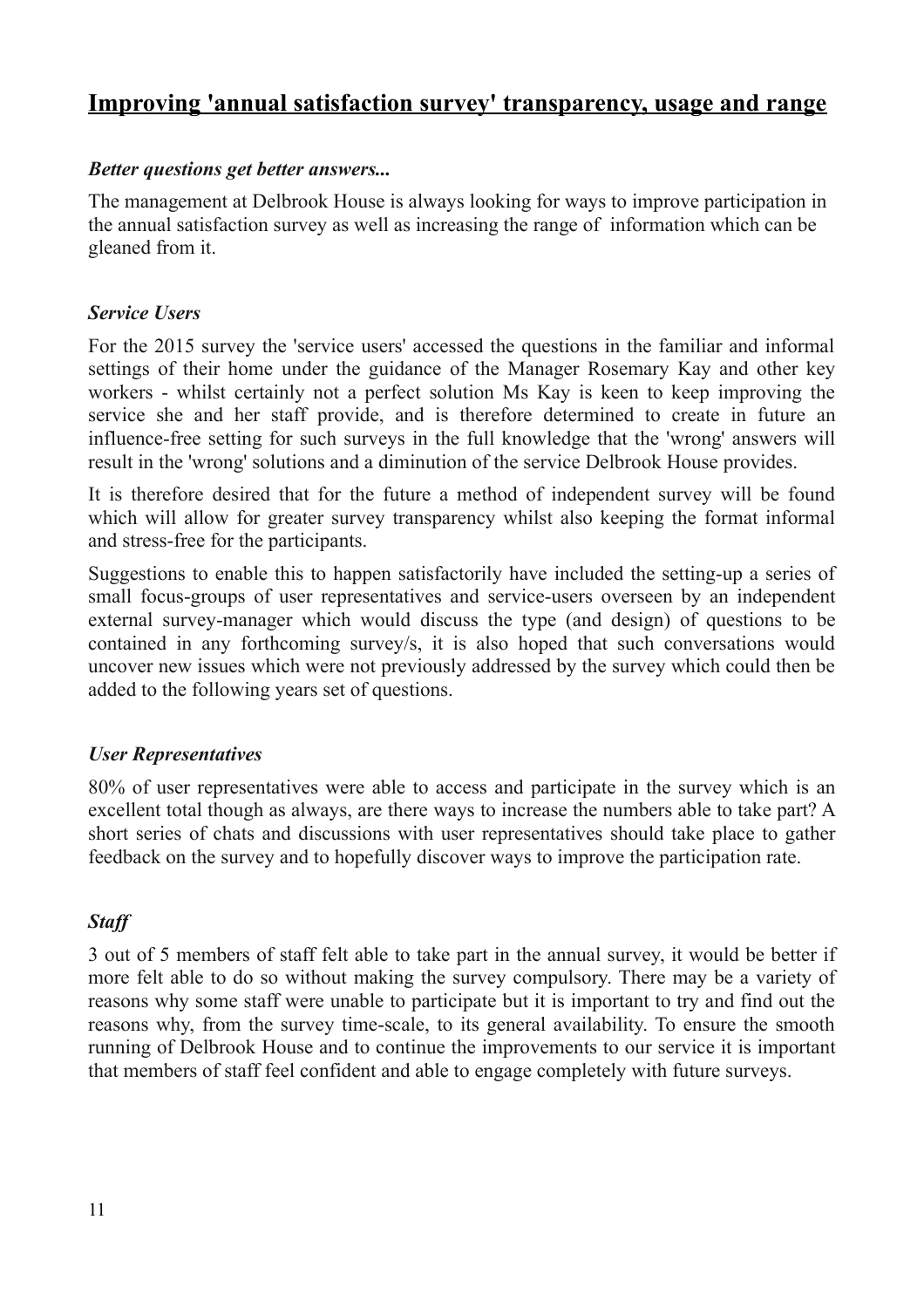### **Final Thoughts**

"This has been a good start to our implementation of our new 'annual satisfaction survey'. As with all new-beginnings there are things we can learn from and improve upon.

At Delbrook we understand the importance of such surveys for all our stakeholders in moving forwards with the quality of service which we provide to some of the most vulnerable members of society, so it is important that we get the survey and its questions right and that we make them readily accessible to all and easy to understand and complete.

From the replies we have received to this survey we know that apart from a couple of small concerns we are on the right track with the service we are providing to our clients, and that the relationships we have created between us and our client-representatives seem to be working very well, which can only bode well for the future."

- Rosemary Kay, Manager Delbrook House

The final survey report summaries are included in the following pages -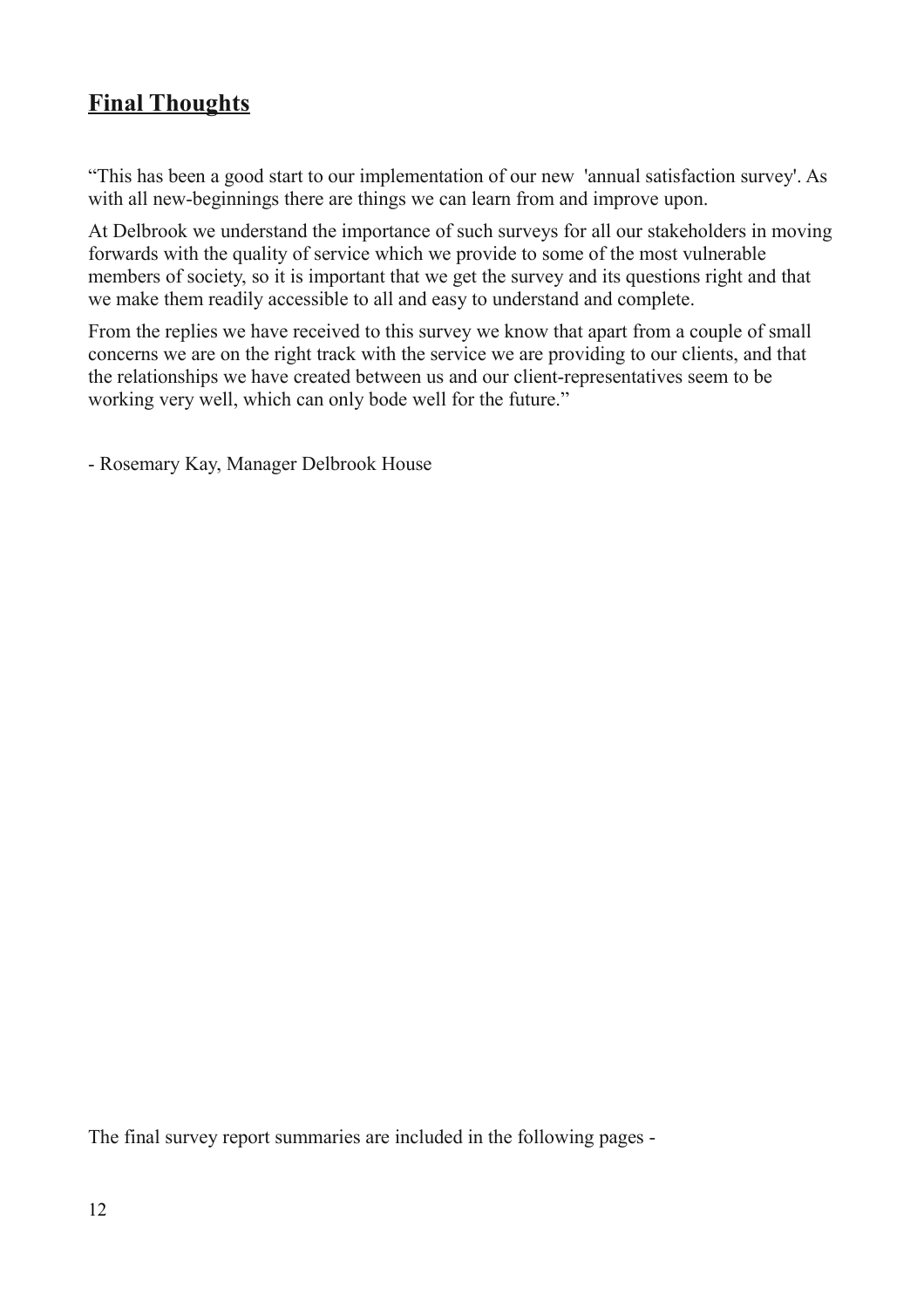#### Do you like your room?

4 out of 5 people answered this question

|                | Yes       | 4/100% |
|----------------|-----------|--------|
| $\overline{2}$ | It is ok  | 0/0%   |
| 3              | <b>No</b> | 0/0%   |

#### Is the house clean?

4 out of 5 people answered this question

|                | Yes              | 4/100% |
|----------------|------------------|--------|
| $\overline{2}$ | Most of the time | 0/0%   |
|                | No               | 0/0%   |

#### Are the toilets clean?

4 out of 5 people answered this question

|                | Yes              | 4/100% |
|----------------|------------------|--------|
| $\overline{2}$ | Most of the time | 0/0%   |
|                |                  |        |
|                | No               | 0/0%   |

### Is the bathroom and shower clean and tidy?

4 out of 5 people answered this question

|                | Yes              | 4/100% |
|----------------|------------------|--------|
| $\overline{2}$ | Most of the time | 0/0%   |
| ∽              | No               | 0/0%   |

#### Do you like the dining room?

4 out of 5 people answered this question

| Yes | / 100%<br>4/ |
|-----|--------------|
|     |              |
| No  | 10%          |

#### Do you like the communal lounge?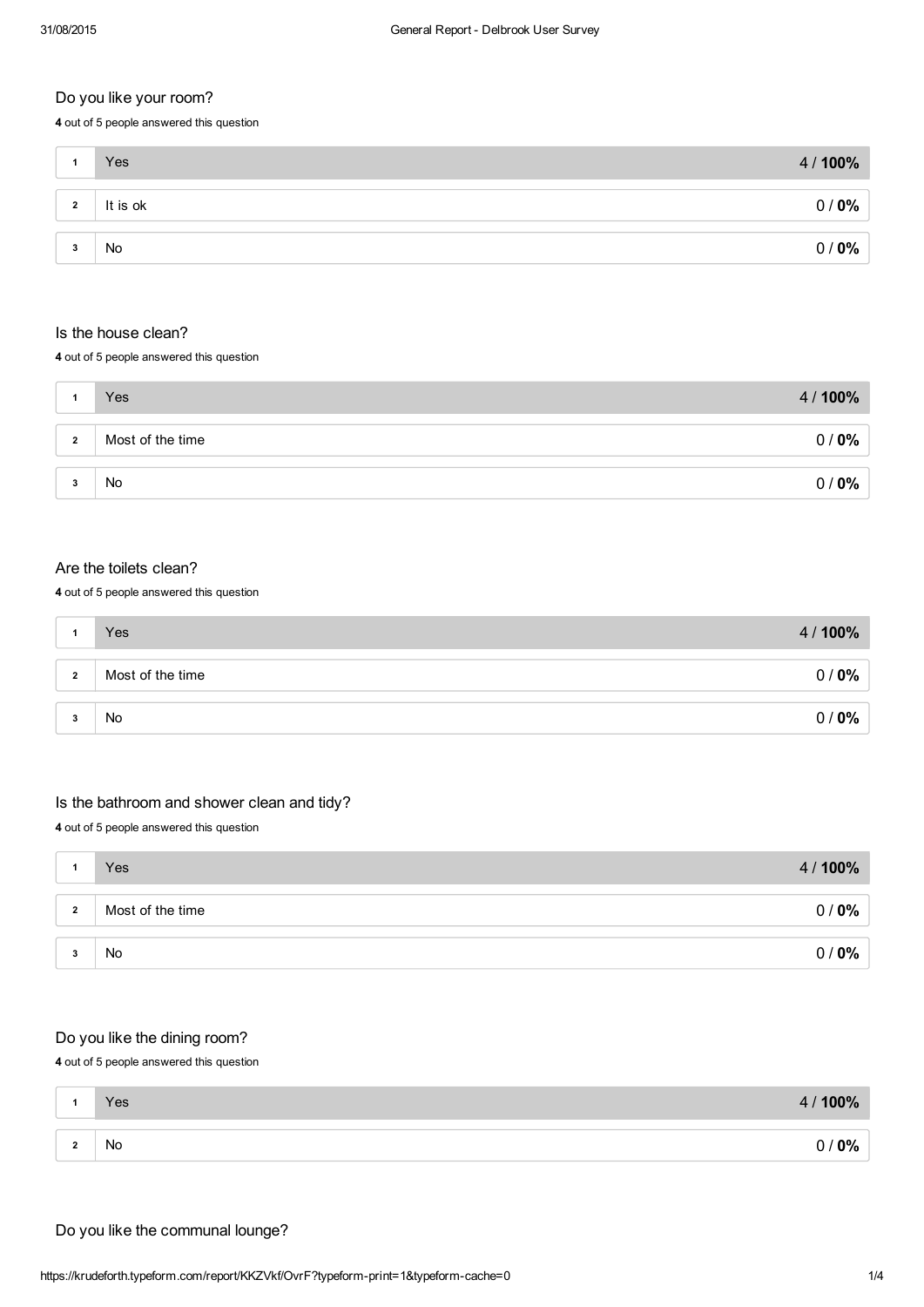4 out of 5 people answered this question

|                     | Yes | $100\%$<br>4 <sub>l</sub> |
|---------------------|-----|---------------------------|
|                     |     |                           |
| $\hat{\phantom{a}}$ | No  | $0\%$<br>O                |
|                     |     |                           |

#### Do you like the garden?

4 out of 5 people answered this question

| Yes | 4/100%       |
|-----|--------------|
| No  | $/ 0\%$<br>7 |

#### How do you feel about the other people who live here with us?

4 out of 5 people answered this question

|                | I like them               | 3/75% |
|----------------|---------------------------|-------|
| $\overline{2}$ | They are ok               | 1/25% |
| $\mathbf{3}$   | Sometimes it is too noisy | 0/0%  |
| 4              | They annoy me             | 0/0%  |

#### Do you like our house meetings?

4 out of 5 people answered this question

|                    | Yes       | 4 / 100% |
|--------------------|-----------|----------|
| $\sim$<br><b>L</b> | No        | 0/0%     |
| 3                  | Sometimes | 0/0%     |

#### Do you feel like you can say what you want at the meetings?

4 out of 5 people answered this question

|                | Yes              | 4/100%                  |
|----------------|------------------|-------------------------|
| $\overline{2}$ | Most of the time | $0\%$<br>0 <sub>l</sub> |
|                |                  |                         |
|                | No               | $0\%$<br>0/             |

#### Do you like the food at Delbrook House?

4 out of 5 people answered this question

Yes

<sup>1</sup> 4 / 100%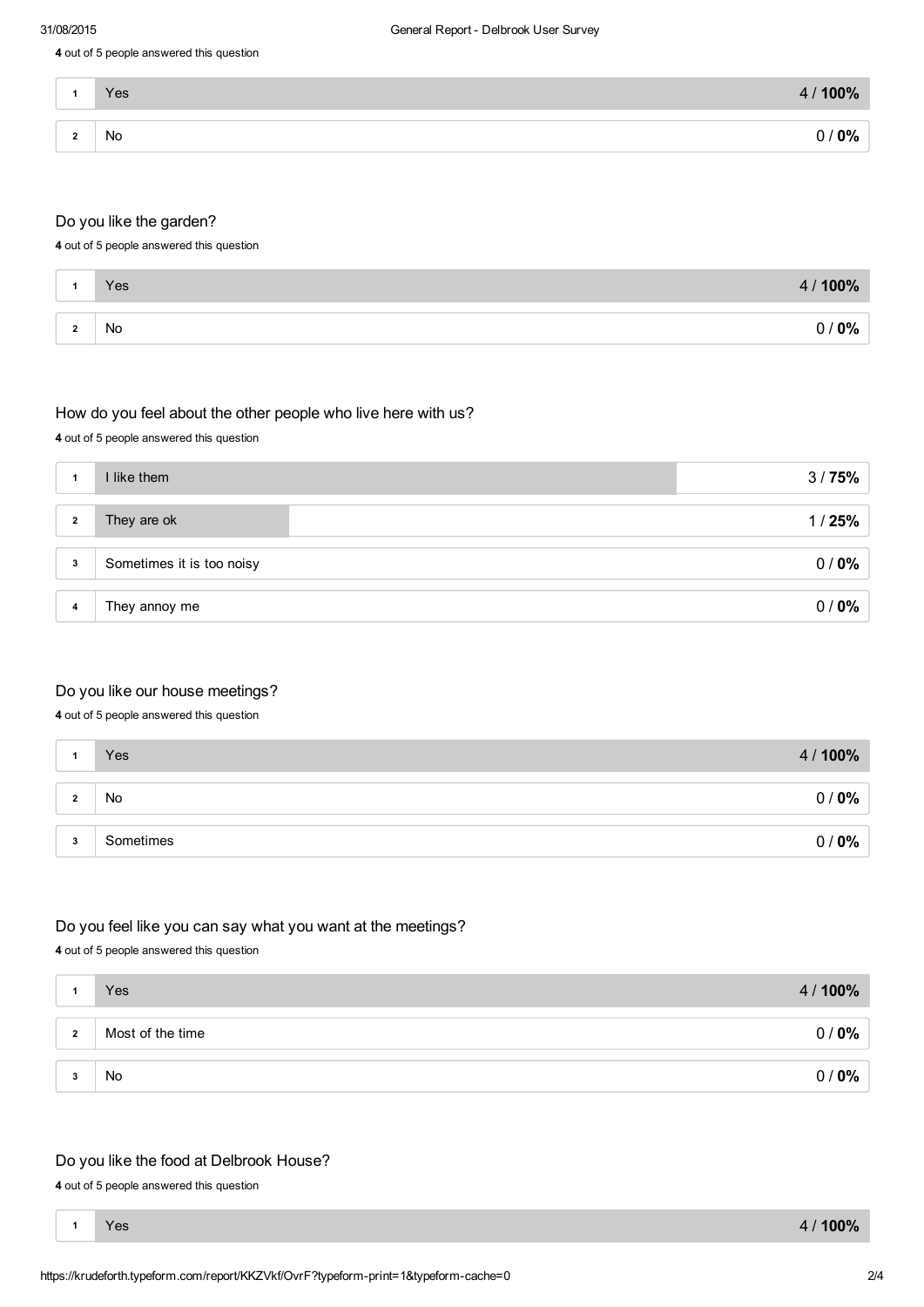| $\cdot$ | Most of the time | $0\%$ |
|---------|------------------|-------|
| o       | No               | $0\%$ |

#### Do we look after you properly and help you to look after yourself?

4 out of 5 people answered this question

| Yes | 4/100% |
|-----|--------|
| No  | / 0%   |

#### Do we ask you what you want, what you would like?

4 out of 5 people answered this question

|                | <b>Yes</b>       | 4/100%                           |
|----------------|------------------|----------------------------------|
| $\overline{2}$ | Most of the time | $^{\prime}$ 0% $^{\prime}$<br>0/ |
|                |                  |                                  |
| -3             | No               | 0/0%                             |

#### Do you feel safe living here?

#### 4 out of 5 people answered this question

|                | <b>Yes</b>       | 4 / 100%    |
|----------------|------------------|-------------|
| $\overline{2}$ | Most of the time | $0\%$<br>0/ |
|                |                  |             |
|                | No               | $0\%$<br>0/ |

#### Is there enough for you to do, do you like the things we do together?

4 out of 5 people answered this question

| Yes | 4/100% |
|-----|--------|
| No  | 0/0%   |

#### If you dont like something can you complain to us?

4 out of 5 people answered this question

|                 | Yes       | 4 / 100% |
|-----------------|-----------|----------|
| $\sqrt{2}$<br>▴ | No        | 0/0%     |
| 3               | Sometimes | 0/0%     |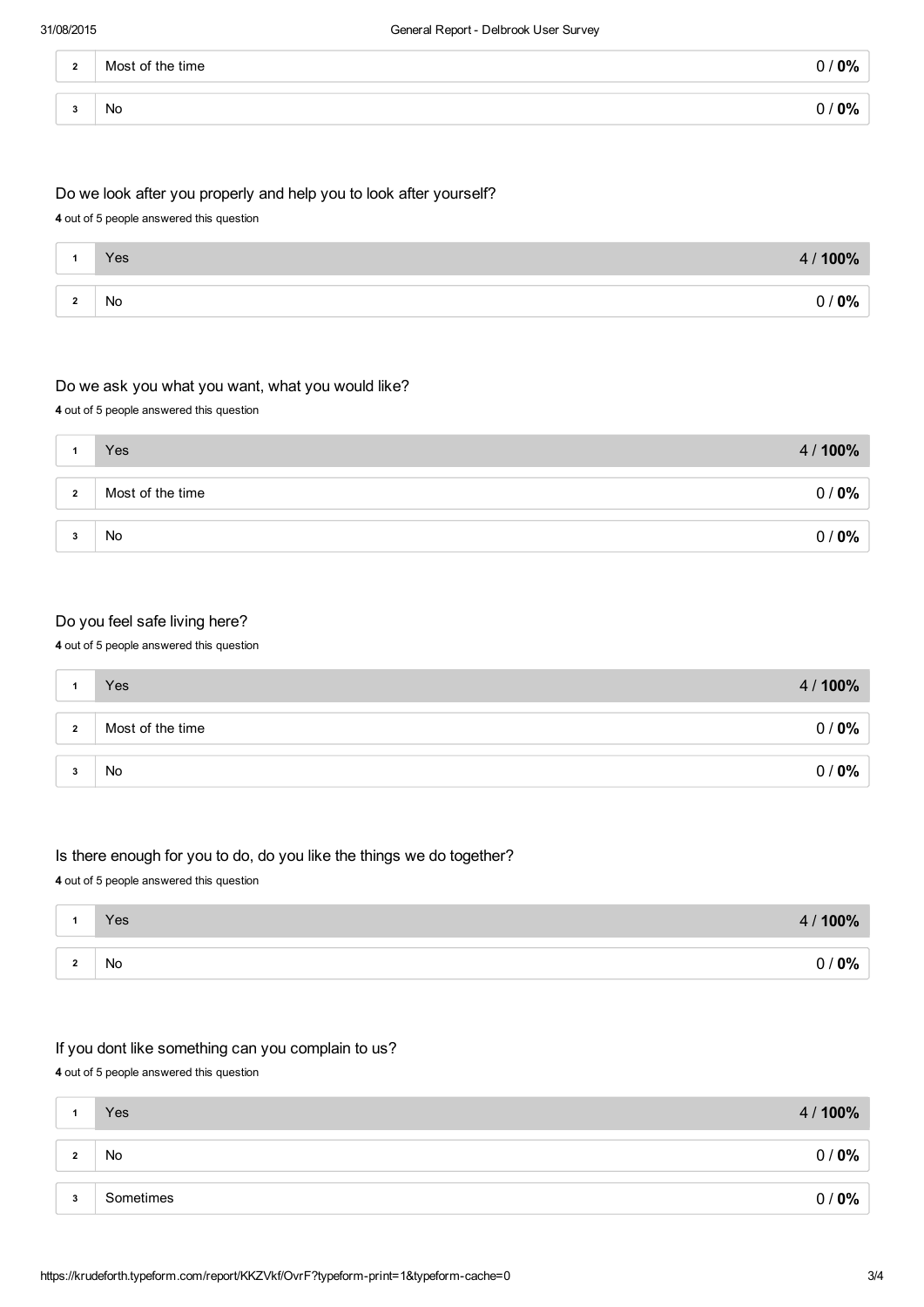#### Do you know how to complain properly?

#### 4 out of 5 people answered this question

|                 | Yes | 75%<br>$\bullet$ . |
|-----------------|-----|--------------------|
| ີ<br>$\epsilon$ | No  | 25%                |

#### Do you like the support staff, are they helpful?

4 out of 5 people answered this question

| Yes | $100\%$<br>4/ |
|-----|---------------|
|     |               |
| No. | $0\%$         |

#### Do you like the volunteers, are they helpful?

4 out of 5 people answered this question

| Yes | 4/100% |
|-----|--------|
|     |        |
| No  | 0/0%   |

#### Do you like the managers, are they helpful?

4 out of 5 people answered this question

| Yes | 00%<br>4 <sub>l</sub> |
|-----|-----------------------|
|     |                       |
| No  | $0\%$                 |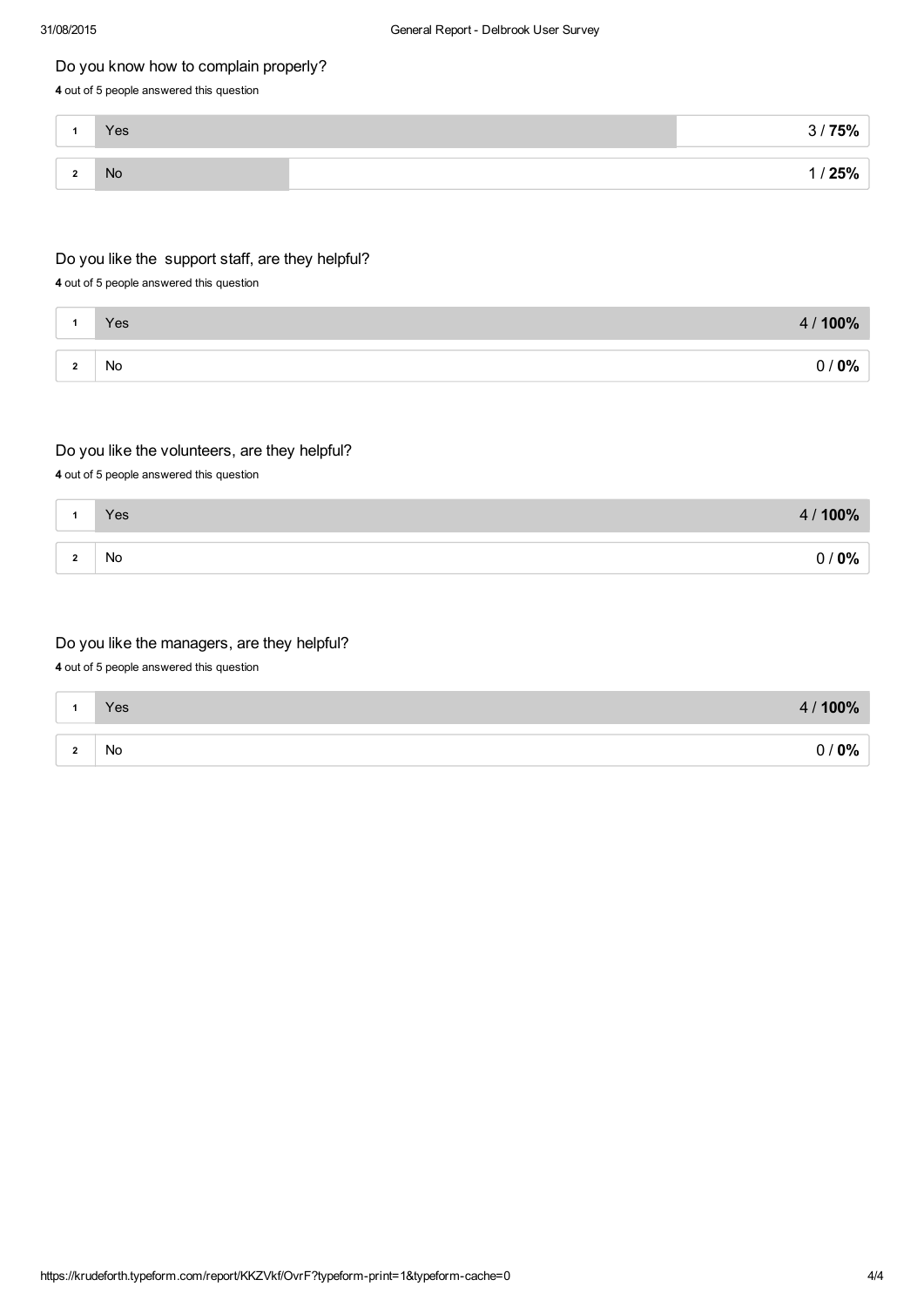#### Do you feel able to visit us at any time?

7 out of 8 people answered this question

| ⌒<br>- | Yes | 7/100%         |
|--------|-----|----------------|
|        | No  | $^{\prime}$ 0% |

### What is our 'attitude' towards you like (from all members of staff) whenever you visit or contact us at Delbrook House?

7 out of 8 people answered this question

|                | Good      | 4/57% |
|----------------|-----------|-------|
| $\overline{2}$ | Excellent | 3/43% |
| 3              | Average   | 0/0%  |
| 4              | Poor      | 0/0%  |
| 5              | Variable  | 0/0%  |

#### Have you ever felt (from our response/attitude towards you) that you were somehow in our way?

7 out of 8 people answered this question

|   | No  | 7/100% |
|---|-----|--------|
|   |     |        |
| - | Yes | $0\%$  |

#### How do you feel that we perform in regards to the following aspects of our service (and activities) in supporting the people in our care?

6 out of 8 people answered this question

| 1              | general entertainment                     | 6/100% |
|----------------|-------------------------------------------|--------|
| $\overline{2}$ | healthy activities                        | 6/100% |
| 3              | holidays                                  | 6/100% |
| 4              | local integration / community involvement | 6/100% |
| 5              | life skills                               | 5/83%  |
| 6              | supported work                            | 5/83%  |
| $\overline{7}$ | the arts                                  | 5/83%  |
| 8              | dietary choices                           | 3/50%  |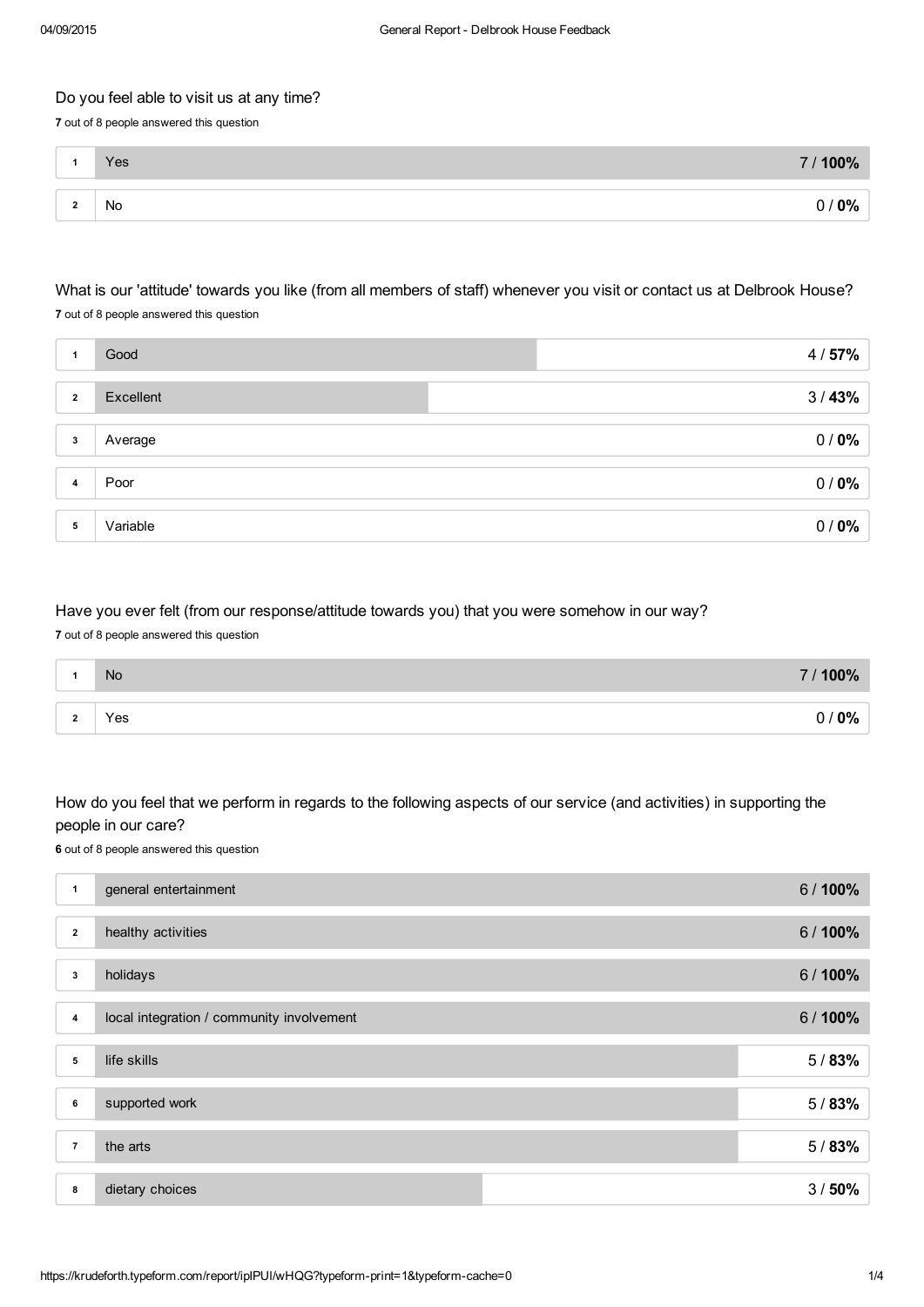#### How do you feel in general about the overall quality of our premises and facilities at Delbrook House?

6 out of 8 people answered this question

| Excellent | 3/50% |
|-----------|-------|
|           |       |
| Good      | 3/50% |
|           |       |
| Average   | 0/0%  |
|           |       |
| Poor      | 0/0%  |
|           |       |

#### Please rate our toilet facilities out of 10, with 1 being poor, and 10 being excellent

7 out of 8 people answered this question



#### 8.86 Average rating

| 1              |                                                                                                                               | 3/43% |
|----------------|-------------------------------------------------------------------------------------------------------------------------------|-------|
| $\overline{2}$ | $\uparrow$ $\uparrow$ $\downarrow$ $\downarrow$ $\downarrow$ $\downarrow$ $\downarrow$ $\downarrow$ $\downarrow$ $\downarrow$ | 2/29% |
| $\mathbf{3}$   | *******                                                                                                                       | 1/14% |
| 4              |                                                                                                                               | 1/14% |

#### Please rate our 'dining room' area on a scale of 1 to 10.

7 out of 8 people answered this question



#### 9.14 Average rating

|                |                                                                                                                                          | 3/43% |
|----------------|------------------------------------------------------------------------------------------------------------------------------------------|-------|
| $\overline{2}$ | $\uparrow$ $\uparrow$ $\downarrow$ $\uparrow$ $\downarrow$ $\downarrow$ $\downarrow$ $\downarrow$ $\downarrow$ $\downarrow$ $\downarrow$ | 2/29% |
| 3              |                                                                                                                                          | 2/29% |

Please rate our 'communal lounge' area on a scale of 1 to 10

7 out of 8 people answered this question



#### 9.14 Average rating

|                | *********** | 3/43% |
|----------------|-------------|-------|
| $\overline{2}$ |             | 2/29% |
| 3              | **********  | 2/29% |

https://krudeforth.typeform.com/report/ipIPUI/wHQG?typeform-print=1&typeform-cache=0 2/4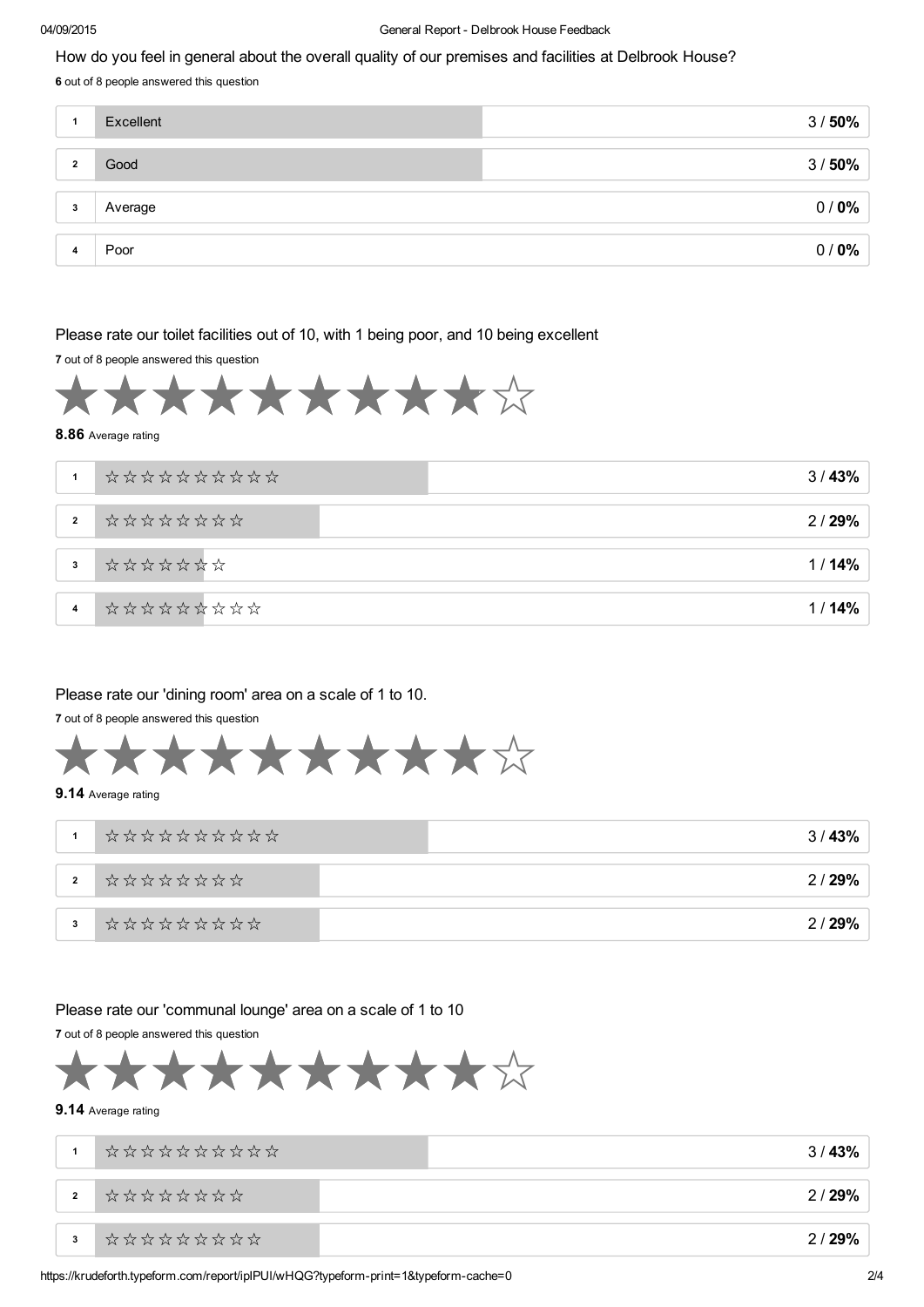#### Please rate our garden on a scale of 1 to 10

7 out of 8 people answered this question



#### 8.57 Average rating

|                |             | 3/43% |
|----------------|-------------|-------|
| $\overline{2}$ | *********** | 3/43% |
| 3              | 改改改         | 1/14% |

Please rate the 'personal room' of your family-member or friend on a scale of 1 to 10, with 1 being poor, and 10 being excellent

7 out of 8 people answered this question



#### 9.71 Average rating

|                         | *********** | 6 / 86%        |
|-------------------------|-------------|----------------|
| $\overline{\mathbf{2}}$ | ********    | 1 / <b>14%</b> |

How good are we at providing you with relevant information about the service we are providing for your family-member or friend?

7 out of 8 people answered this question

|              | Excellent | 4/57% |
|--------------|-----------|-------|
| $\mathbf{2}$ | Good      | 3/43% |
| 3            | Average   | 0/0%  |
|              | Poor      | 0/0%  |

Do you feel able to ask us questions or communicate any worries or concerns that you have either about the quality of our facilities or the standard of our service?

7 out of 8 people answered this question

|     | Yes | 7/100% |
|-----|-----|--------|
|     |     |        |
| . . | No  | $0\%$  |

Do the members of staff and management always make you feel as though your concerns are legitimate and of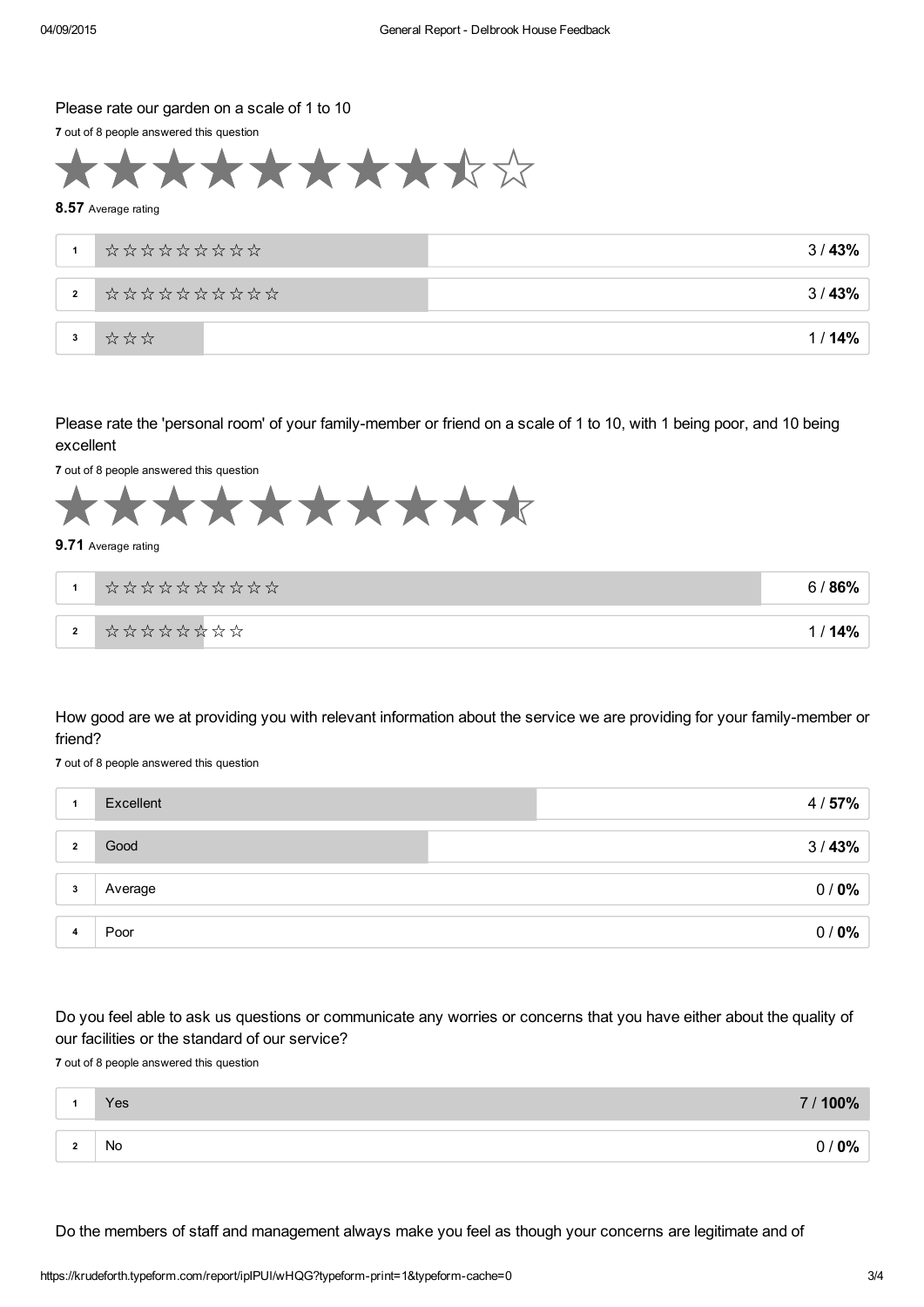#### importance to them?

7 out of 8 people answered this question

|                         | Yes      | 7/100% |
|-------------------------|----------|--------|
| $\mathbf{\hat{a}}$<br>▴ | No       | 0/0%   |
| 3                       | Variable | 0/0%   |

If you are not happy with our responses to your concerns do you know how to make an official complaint... Have we explained the procedure to you clearly?

7 out of 8 people answered this question

| Yes | 100%<br>7 <sup>1</sup> |
|-----|------------------------|
| No  | <b>00/</b>             |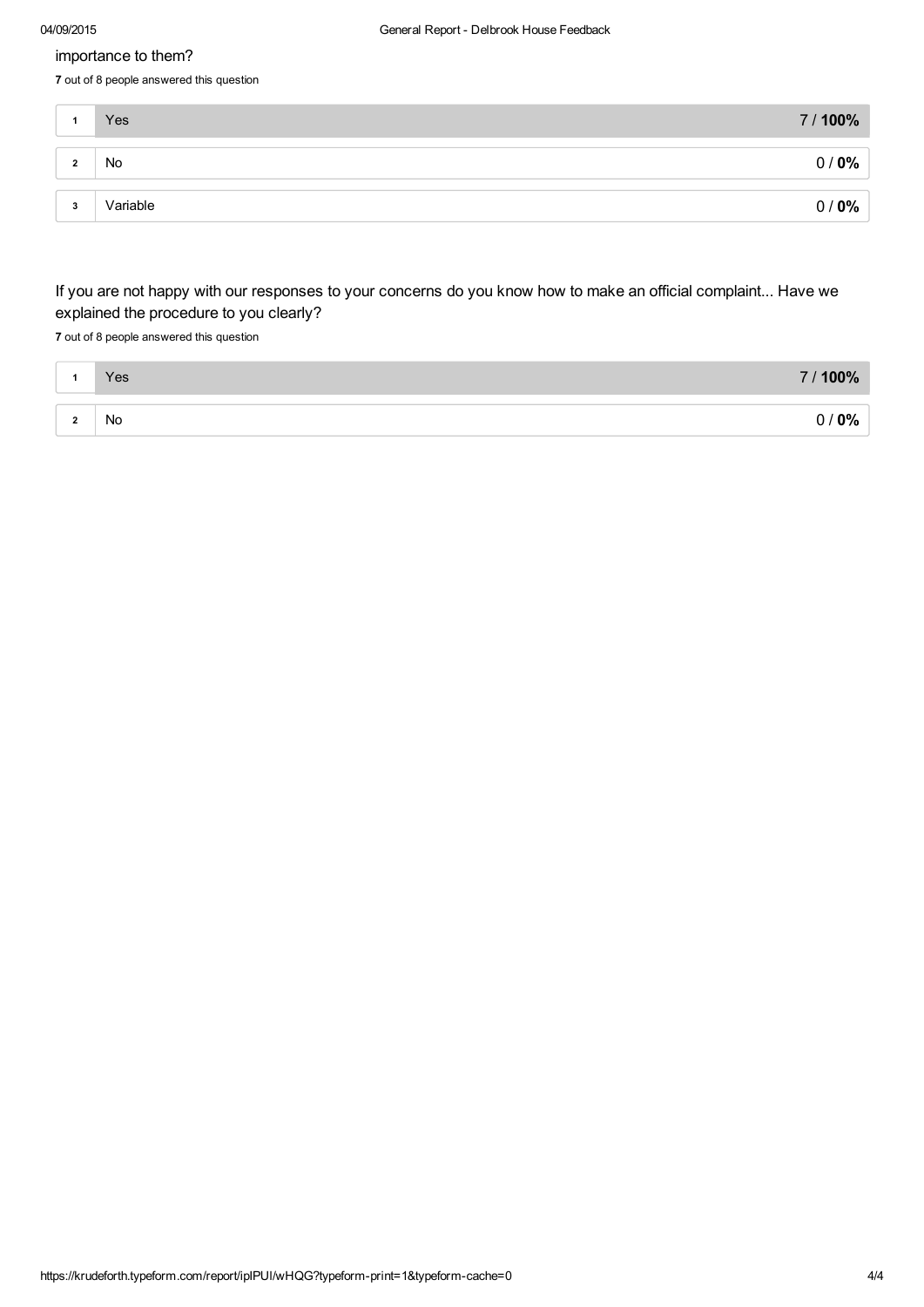#### First things first... Do you like your job?

3 out of 3 people answered this question

|         | Yes       | 3/100%       |
|---------|-----------|--------------|
| $\cdot$ | No        | , 0% '<br>0/ |
| 3       | Sometimes | 0%<br>0/     |

#### What did you think about your initial induction?

3 out of 3 people answered this question

|                | It was good                       | 3/100% |
|----------------|-----------------------------------|--------|
|                |                                   |        |
| $\overline{2}$ | Good but I wanted / expected more | 0/0%   |
|                |                                   |        |
| 3              | didnt like it                     | 0/0%   |

#### How do you feel that we perform in regards to your development and training?

#### 3 out of 3 people answered this question

|                | Good          | 2/67% |
|----------------|---------------|-------|
| $\overline{2}$ | I'd like more | 1/33% |
| 3              | Average       | 0/0%  |
|                |               |       |
|                | Bad           | 0/0%  |

#### Are you happy with your supervision and appraisal?

3 out of 3 people answered this question

|        | Yes    | 3/100% |
|--------|--------|--------|
| $\sim$ | No     | 0/0%   |
|        |        |        |
| 3      | Unsure | 0/0%   |

#### What are your thoughts regarding the lines of communication between management and staff?

3 out of 3 people answered this question

| 1            | Fine but could be better | 2/67%           |
|--------------|--------------------------|-----------------|
| ໍາ<br>▴      | Good                     | 1/33%           |
| $\cdot$<br>۰ | <b>Bad</b>               | $0\%$<br>$\cap$ |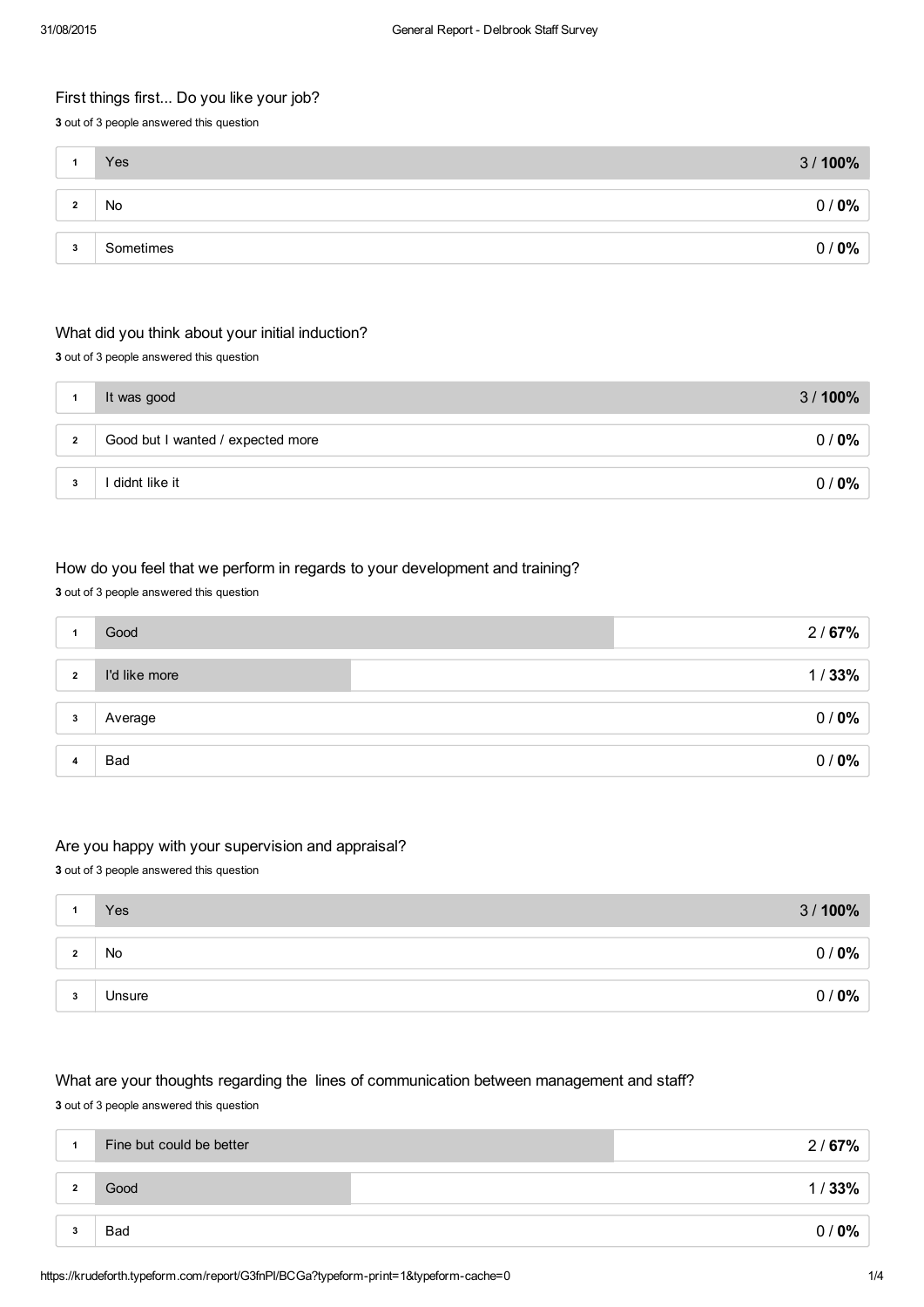#### What do you think about the Delbrook House policies and procedures?

3 out of 3 people answered this question

|              | Good | 3/100% |
|--------------|------|--------|
| $\mathbf{2}$ | Bad  | 0/0%   |
|              |      |        |
|              | Ok   | 0/0%   |
|              |      |        |

#### Do you feel that you always have enough 'client information' for you to be able to perform your duties correctly and to the best of your ability?

3 out of 3 people answered this question

| Yes | $3/100\%$ |
|-----|-----------|
|     |           |
| No  | $0\%$     |

#### What do you think about our Health and Safety procedures?

3 out of 3 people answered this question

|         | Good            | 3/100% |
|---------|-----------------|--------|
|         |                 |        |
| $\cdot$ | Bad             | 0/0%   |
|         |                 |        |
| 3       | Could be better | 0/0%   |

### Do our staff meetings work, do you feel able to express your thoughts (without fear) on any issue?

3 out of 3 people answered this question

|   | Yes                    | 3/100%          |
|---|------------------------|-----------------|
|   |                        |                 |
|   | No                     | $\sim$ 0%<br>0/ |
| 3 | Usually but not always | $\sim$ 0%<br>0/ |

#### If you have any concerns (about any aspect of Delbrook) are you able to pass them on to the management, do you know how to pass them on?

3 out of 3 people answered this question

|                | Yes, and I know what to do                           | 3/100% |
|----------------|------------------------------------------------------|--------|
| $\overline{2}$ | I do but they are ignored                            | 0/0%   |
|                |                                                      |        |
| 3              | I dont know what to do                               | 0/0%   |
|                |                                                      |        |
| 4              | I know what to do but sometimes i am afraid to do so | 0/0%   |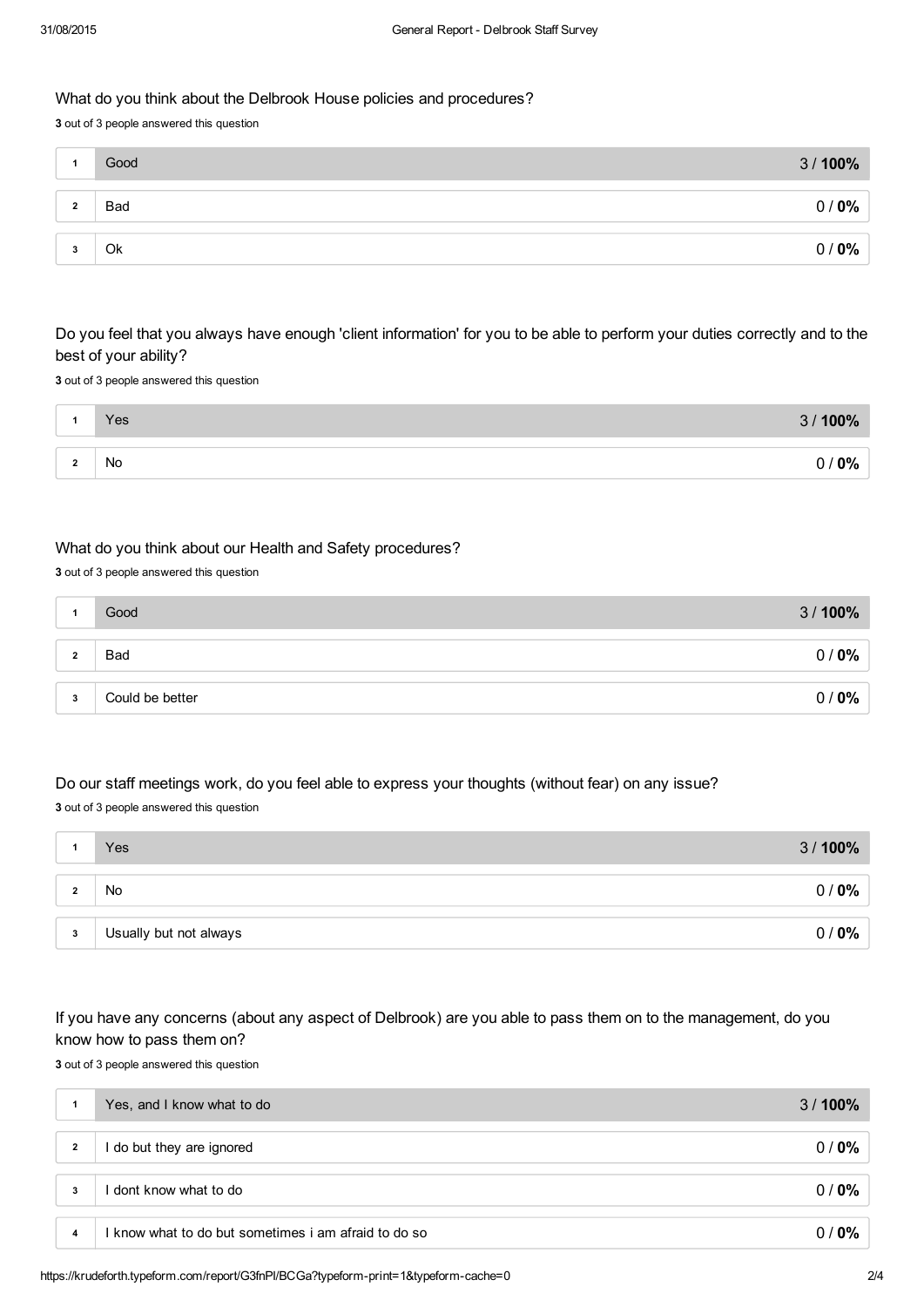#### Do you know how to raise a grievance?

3 out of 3 people answered this question

|            | Yes | 100%<br>2 <sup>7</sup> |
|------------|-----|------------------------|
|            |     |                        |
| $\sqrt{2}$ | No  | $0\%$                  |

#### How do you think we do as an equal opportunities employer?

3 out of 3 people answered this question

|         | Good         | 3/100% |
|---------|--------------|--------|
| $\cdot$ | <b>Bad</b>   | 0/0%   |
| 3       | l don't know | 0/0%   |

#### Are you treated with dignity and respect?

3 out of 3 people answered this question

| Hardly ever<br>$\overline{2}$ | 3/100% |
|-------------------------------|--------|
|                               | 0/0%   |
| Most of the time<br>3         | 0/0%   |

#### How would you rate the approach and behaviour of the management?

3 out of 3 people answered this question



#### 9.33 Average rating

|              | **********  | 2/67% |
|--------------|-------------|-------|
| $\mathbf{2}$ | *********** |       |

#### Do you believe that your views are important to and taken seriously by the management? 3 out of 3 people answered this question

| Yes                         | 3/100%      |
|-----------------------------|-------------|
| It varies<br>$\overline{2}$ | $0\%$<br>0/ |
| No<br>$\cdot$               | 0/0%        |